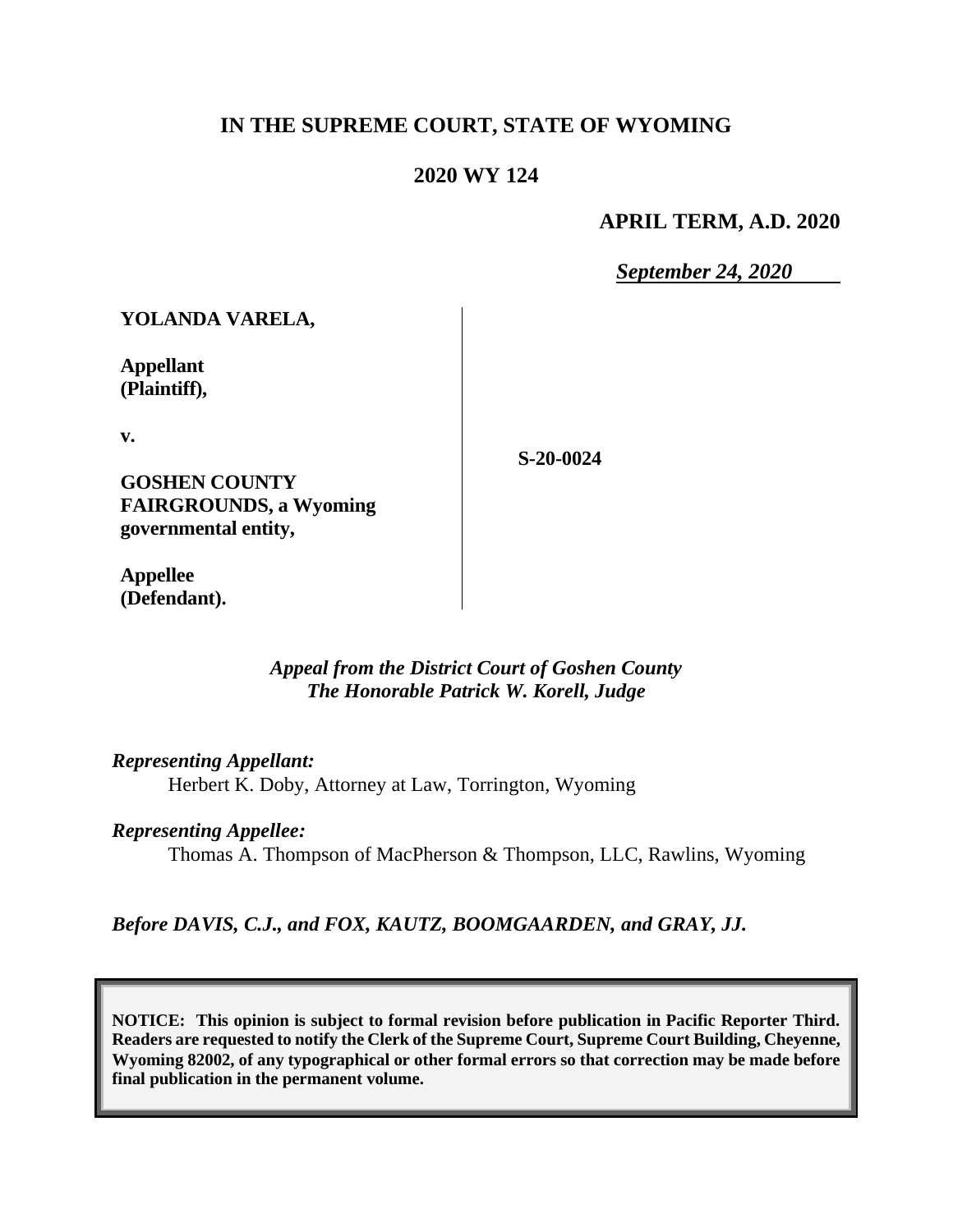### **DAVIS**, **Chief Justice.**

[¶1] Yolanda Varela filed a negligence action against the Goshen County Fairgrounds (the Fairgrounds) after she fell at an event held in one of its buildings. The district court granted the Fairgrounds summary judgment on its assertion of governmental immunity, after it found no genuine issue of material fact on the question of whether Ms. Varela's claim fell within the waiver of immunity for negligent operation or maintenance of a building or recreation area. We affirm.

### **ISSUE**

[¶2] Ms. Varela presents two issues on appeal, which we restate as the following single question:

> Did the district court err in granting the Fairgrounds summary judgment on the question of whether Yolanda Varela's negligence claim fell within the waiver of governmental immunity for negligent operation or maintenance of a building or recreation area?

## **FACTS**

[¶3] The Rendezvous Center is a building on the Goshen County Fairgrounds, which the Fairgrounds operates and rents to the public as an event venue. On December 16 and 17, 2015, an organization called Santa's Helpers held an event at the Center for children to meet Santa Claus. Yolanda Varela attended the event with her mother, her daughter, and her grandchildren on the evening of December 17. Her daughter dropped her off close to the Center's west side entrance, and she walked to the set of double doors at that entrance while cradling her infant grandson in her arms. When she got to the doors, a man was holding the left door open and she proceeded through that doorway. As she did, she tripped over a brick or block that was between the left door and the post separating it from the right door, and she fell to her knees. She did not drop her grandson, but she fractured her left foot, which subsequently required two surgeries.

[¶4] On August 30, 2018, Ms. Varela filed a complaint against Goshen County, the State of Wyoming, and the Fairgrounds. The complaint alleged:

> It was the custom of Goshen County and Goshen County Fairground public employee(s), or their agents, in the operation, maintenance and use of the Rendezvous Center to use, or allow others to use, the large concrete brick/block to prop open the west-side door(s). The brick/block was stored near the west-side doors to facilitate its regular use as a door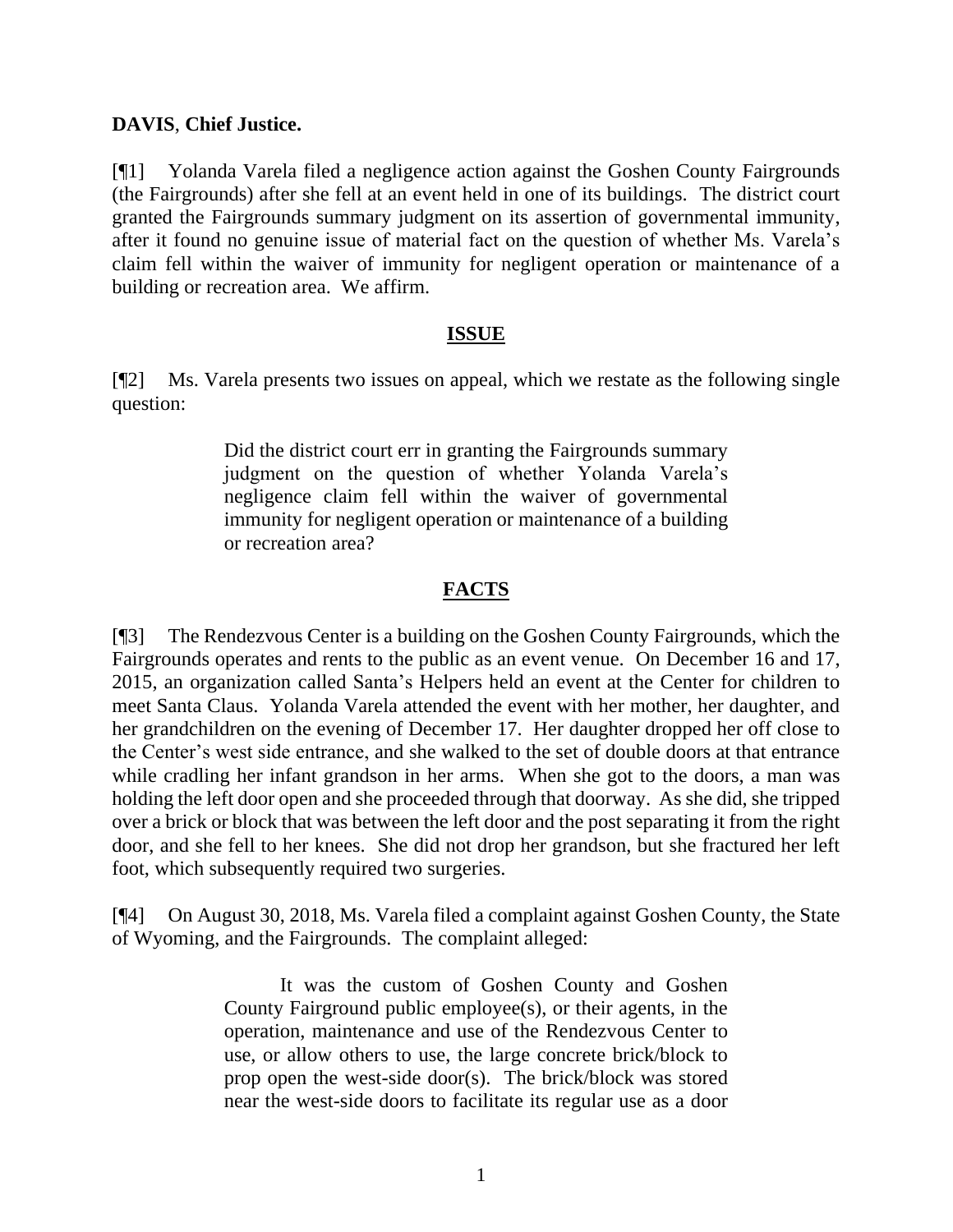prop. As a result of such custom and use by Goshen County and Goshen County Fairground public employee(s), or their agents, of said concrete brick/block, to prop open the west-side doors, it was clearly foreseeable that someone would trip and fall over it and be injured. Pursuant to W.S. § 1-39-106, such custom, use, and actions by said public employee(s), or their agents, was negligent and makes Goshen County and Goshen County Fairgrounds liable for the damages suffered by Plaintiff. Such negligent conduct by Goshen County and Goshen County Fairground public employee(s), or their agents, proximately caused the damages suffered by Yolanda Varela.

[¶5] Goshen County and the State of Wyoming were dismissed on stipulation of the parties, and the Fairgrounds then moved for summary judgment on the ground that it was immune from liability under the Wyoming Governmental Claims Act. It argued:

> . . . Plaintiff fails to identify a specific employee, or what the alleged act was that was within the scope of the unidentified employee's duties. Even after the completion of discovery in this matter, Plaintiff can still not identify what was done, who performed the alleged negligent act, or how the alleged negligent act was within the statutory requirement of "scope of duties." This initial inquiry is an essential element to prove any claim under the WGCA and the Act does not allow Plaintiff to simply rely upon speculation or conjecture.

[¶6] The Fairgrounds further argued that Ms. Varela did not state a claim for which its immunity had been waived under the Governmental Claims Act. Specifically, it argued that the placement of a brick or block as a door prop is not the "operation or maintenance" of a public building and therefore the Act's waiver of immunity for the operation or maintenance of a building did not apply.

[¶7] Ms. Varela responded to the summary judgment motion with evidence that at least one Fairgrounds employee knew of the patrons' practice of using a brick or block to prop the Rendezvous Center's doors. She also presented deposition testimony from the patrons themselves that it was a common practice for them to so prop the doors. Based on that evidence, she argued:

> Each of the three (3) public employees knew or should have known about the described customary use and practice of the brick/block to prop open doors at the Rendezvous Center and were negligent in allowing it or not taking reasonable steps to prevent it. If any one of the three (3) public employees did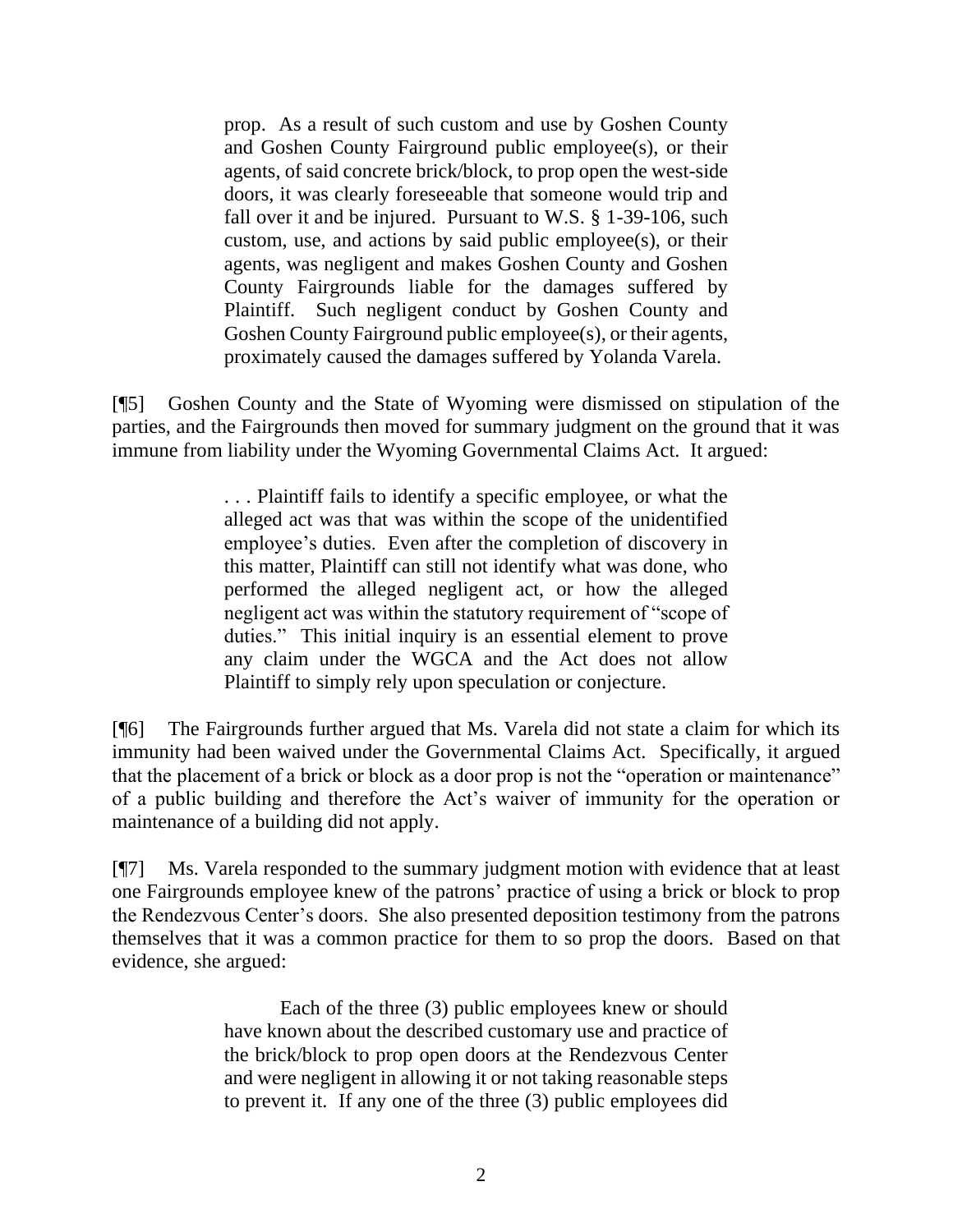not know of the custom and practice, that "not knowing" was itself negligent. Said negligence of each public employee separately or all three combined, also includes, but is not limited to, a failure to inspect the west-side entrance and remove the particular brick/block door prop in this case.

[¶8] At oral argument on the summary judgment motion, Ms. Varela argued that the Rendezvous Center should be considered both a building and a recreation area for purposes of determining whether the Wyo. Stat. Ann. § 1-39-106 waiver of immunity applies. After argument, she submitted a supplemental memorandum in which she cited to deposition testimony and argued (record citations omitted):

> Plaintiff submits that to be operational or functional as a building fit as a venue for events, it must be safe (not unreasonably dangerous) to attend and use in order to accomplish its very function and use. Plaintiff additionally submits here that an unsafe condition due to a physical defect in the building also exists in that patrons, guests, attendees and others of the Rendezvous Center were allowed to (arguably forced to), due to the inherent deficiency of the door(s), create, develop and continue the custom and practice of propping open the doors by use of the brick/block or other objects because of an inherent defect in the doors. The doors could not otherwise be successfully propped open. A person had to hold the door open. To prevent the door(s) from locking, one had to use the brick/block or other objects to prop open the door(s). The door(s) would not stay open unless they were propped open by the brick/block or other objects. There was no other way to keep the doors open except by propping them open with the brick/block or other objects and the built-in door hinge would not work to keep the door(s) open. The door(s) would not stay open except by propping them open with the brick/block or other objects. Such users of the facility propped the doors open for various reasons including: (1) preventing the door from closing and locking, and (2) allowing users to hold the doors open to conveniently and efficiently carry items in and out.

[¶9] The district court granted the Fairgrounds' motion for summary judgment. It concluded:

> Upon close review of Plaintiff's complaint and allegations in this matter, it is apparent Plaintiff is focused on how patrons and guests use the facility by propping the door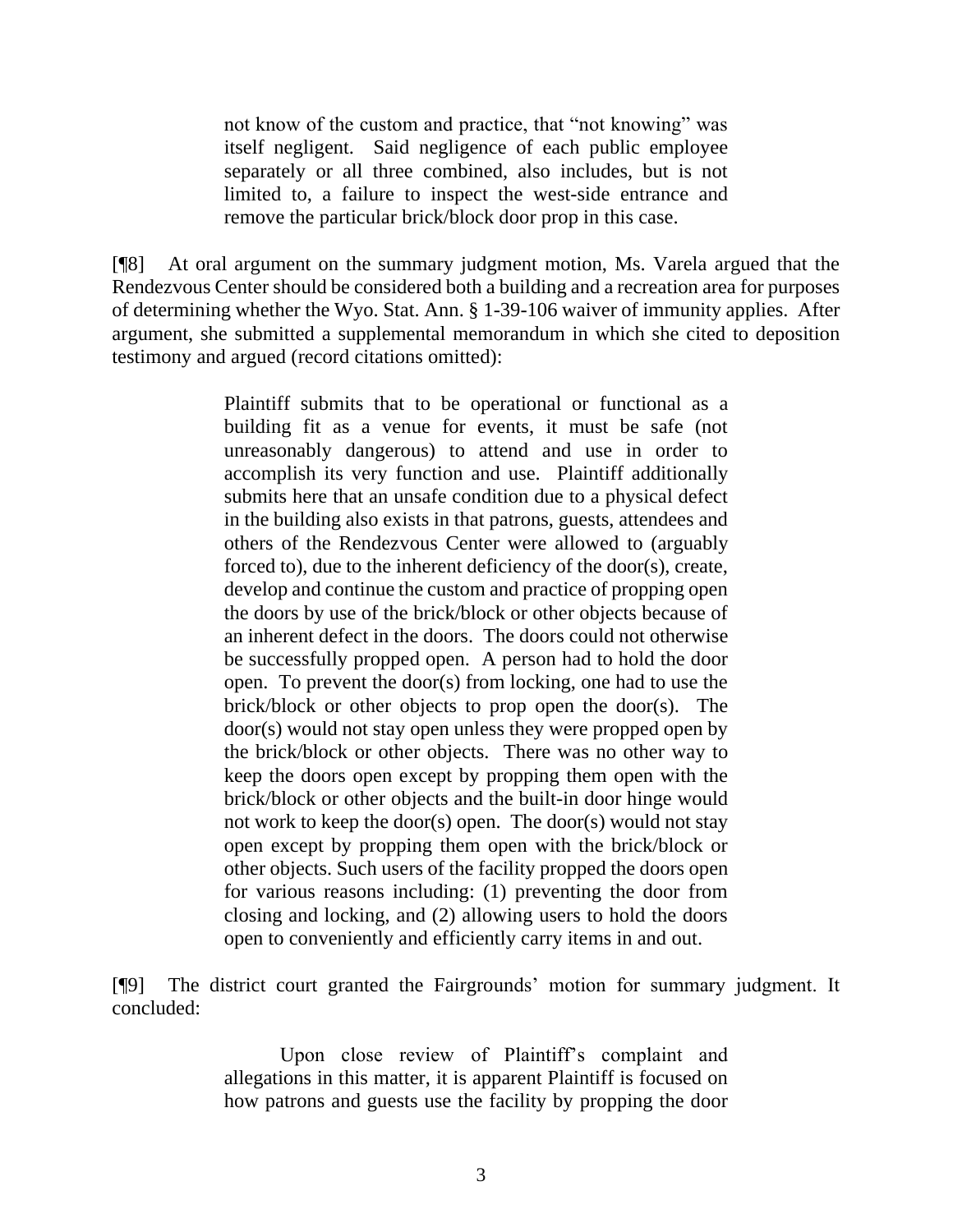open as a convenience. Plaintiff is unable to demonstrate, and she offers no material fact, that the doors to the Center are negligently inoperative or negligently maintained by Fairgrounds' employees. Plaintiff also presents no material fact of any physical defect in the doors that prevent the doors from functioning properly. There is no material fact to support a conclusion that the brick or block is part of the building itself or it is necessary for the Rendezvous Center to function as a venue for events.

[¶10] The district court further concluded that regardless of whether the Rendezvous Center is treated as a building or a recreation area, the result is the same. Ms. Varela timely appealed the summary judgment order to this Court.

### **SUMMARY JUDGMENT**

[¶11] [W.R.C.P. 56](http://www.westlaw.com/Link/Document/FullText?findType=L&pubNum=1008760&cite=WYRRCPR56&originatingDoc=I2f48c5e088b411e981b9f3f7c11376fd&refType=LQ&originationContext=document&vr=3.0&rs=cblt1.0&transitionType=DocumentItem&contextData=(sc.Search)) governs summary judgment and imposes obligations on the movant and nonmovant.

> The party requesting summary judgment bears the initial burden of establishing a prima facie case that no genuine issue of material fact exists and that summary judgment should be granted as a matter of law. [W.R.C.P. 56\(c\);](http://www.westlaw.com/Link/Document/FullText?findType=L&pubNum=1008760&cite=WYRRCPR56&originatingDoc=I2f48c5e088b411e981b9f3f7c11376fd&refType=LQ&originationContext=document&vr=3.0&rs=cblt1.0&transitionType=DocumentItem&contextData=(sc.Search)) *[Throckmartin v.](http://www.westlaw.com/Link/Document/FullText?findType=Y&serNum=2021462144&pubNum=0004645&originatingDoc=I2f48c5e088b411e981b9f3f7c11376fd&refType=RP&fi=co_pp_sp_4645_798&originationContext=document&vr=3.0&rs=cblt1.0&transitionType=DocumentItem&contextData=(sc.Search)#co_pp_sp_4645_798)  Century 21 Top Realty*[, 2010 WY 23, ¶ 12, 226 P.3d 793, 798](http://www.westlaw.com/Link/Document/FullText?findType=Y&serNum=2021462144&pubNum=0004645&originatingDoc=I2f48c5e088b411e981b9f3f7c11376fd&refType=RP&fi=co_pp_sp_4645_798&originationContext=document&vr=3.0&rs=cblt1.0&transitionType=DocumentItem&contextData=(sc.Search)#co_pp_sp_4645_798)  [\(Wyo. 2010\).](http://www.westlaw.com/Link/Document/FullText?findType=Y&serNum=2021462144&pubNum=0004645&originatingDoc=I2f48c5e088b411e981b9f3f7c11376fd&refType=RP&fi=co_pp_sp_4645_798&originationContext=document&vr=3.0&rs=cblt1.0&transitionType=DocumentItem&contextData=(sc.Search)#co_pp_sp_4645_798) Until the movant has made a prima facie showing that there are no genuine issues of material fact, the nonmovant has no obligation to respond to the motion with materials beyond the pleadings. *[Id](http://www.westlaw.com/Link/Document/FullText?findType=Y&serNum=2021462144&pubNum=0006431&originatingDoc=I2f48c5e088b411e981b9f3f7c11376fd&refType=RP&originationContext=document&vr=3.0&rs=cblt1.0&transitionType=DocumentItem&contextData=(sc.Search))*.

> Once a prima facie showing is made, the burden shifts to the party opposing the motion to present evidence showing that there are genuine issues of material fact. *[Boehm v. Cody Cntry.](http://www.westlaw.com/Link/Document/FullText?findType=Y&serNum=1988003696&pubNum=0000661&originatingDoc=I2f48c5e088b411e981b9f3f7c11376fd&refType=RP&fi=co_pp_sp_661_710&originationContext=document&vr=3.0&rs=cblt1.0&transitionType=DocumentItem&contextData=(sc.Search)#co_pp_sp_661_710)  Chamber of Commerce*[, 748 P.2d 704, 710 \(Wyo. 1987\)](http://www.westlaw.com/Link/Document/FullText?findType=Y&serNum=1988003696&pubNum=0000661&originatingDoc=I2f48c5e088b411e981b9f3f7c11376fd&refType=RP&fi=co_pp_sp_661_710&originationContext=document&vr=3.0&rs=cblt1.0&transitionType=DocumentItem&contextData=(sc.Search)#co_pp_sp_661_710) (citing *England v. Simmons*[, 728 P.2d 1137, 1140-41 \(Wyo. 1986\)\)](http://www.westlaw.com/Link/Document/FullText?findType=Y&serNum=1986159292&pubNum=0000661&originatingDoc=I2f48c5e088b411e981b9f3f7c11376fd&refType=RP&fi=co_pp_sp_661_1140&originationContext=document&vr=3.0&rs=cblt1.0&transitionType=DocumentItem&contextData=(sc.Search)#co_pp_sp_661_1140). The party opposing the motion must present specific facts; relying on conclusory statements or mere opinion will not satisfy that burden, nor will relying solely upon allegations and pleadings. *Boehm*[, 748 P.2d at 710.](http://www.westlaw.com/Link/Document/FullText?findType=Y&serNum=1988003696&pubNum=0000661&originatingDoc=I2f48c5e088b411e981b9f3f7c11376fd&refType=RP&fi=co_pp_sp_661_710&originationContext=document&vr=3.0&rs=cblt1.0&transitionType=DocumentItem&contextData=(sc.Search)#co_pp_sp_661_710) However, the facts presented are considered from the vantage point most favorable to the party opposing the motion, and that party is given the benefit of all favorable inferences that may fairly be drawn from the record. [*[Union Pacific R. Co. v.](http://www.westlaw.com/Link/Document/FullText?findType=Y&serNum=2024580781&pubNum=0004645&originatingDoc=I2f48c5e088b411e981b9f3f7c11376fd&refType=RP&fi=co_pp_sp_4645_871&originationContext=document&vr=3.0&rs=cblt1.0&transitionType=DocumentItem&contextData=(sc.Search)#co_pp_sp_4645_871)*] *Caballo Coal Co.*[, ¶ 12, 246 P.3d \[867\], 871 \[\(Wyo. 2011\)\]](http://www.westlaw.com/Link/Document/FullText?findType=Y&serNum=2024580781&pubNum=0004645&originatingDoc=I2f48c5e088b411e981b9f3f7c11376fd&refType=RP&fi=co_pp_sp_4645_871&originationContext=document&vr=3.0&rs=cblt1.0&transitionType=DocumentItem&contextData=(sc.Search)#co_pp_sp_4645_871).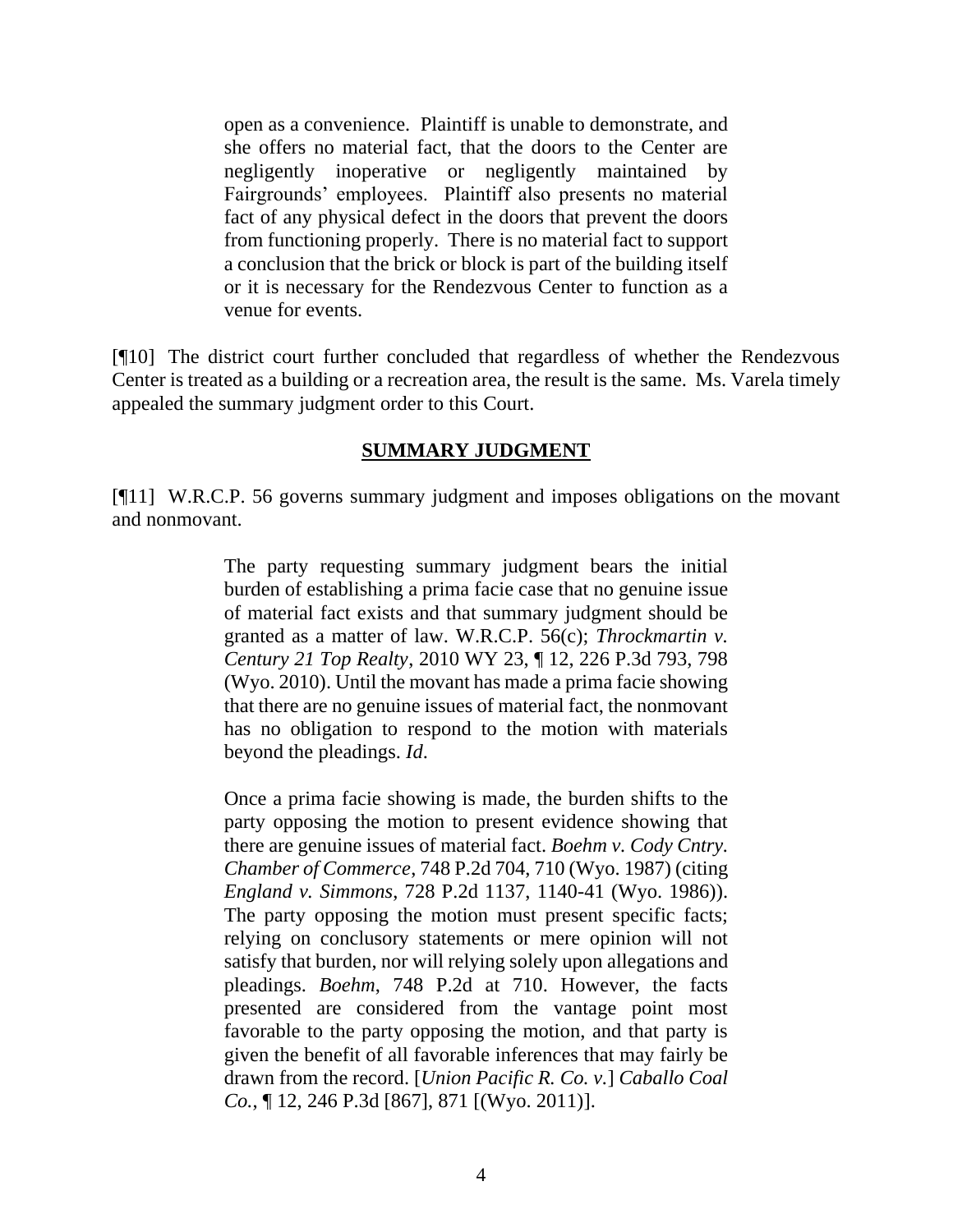*Kaufman v. Rural Health Dev., Inc.*, 2019 WY 62, ¶ 14, 442 P.3d 303, 307-08 (Wyo. 2019) (quoting *Bogdanski v. Budzik*[, 2018 WY 7, ¶ 18, 408 P.3d 1156, 1160-61 \(Wyo. 2018\)\)](http://www.westlaw.com/Link/Document/FullText?findType=Y&serNum=2043666011&pubNum=0004645&originatingDoc=I2f48c5e088b411e981b9f3f7c11376fd&refType=RP&fi=co_pp_sp_4645_1160&originationContext=document&vr=3.0&rs=cblt1.0&transitionType=DocumentItem&contextData=(sc.Search)#co_pp_sp_4645_1160).

[¶12] Our review of a district court's grant of summary judgment is de novo. We have said:

> We review a district court's order granting summary judgment de novo and afford no deference to the district court's ruling. *Thornock v. PacifiCorp*[, 2016 WY 93, ¶ 10, 379 P.3d 175, 179](http://www.westlaw.com/Link/Document/FullText?findType=Y&serNum=2039785923&pubNum=0004645&originatingDoc=I050886c0192511e9a573b12ad1dad226&refType=RP&fi=co_pp_sp_4645_179&originationContext=document&vr=3.0&rs=cblt1.0&transitionType=DocumentItem&contextData=(sc.Search)#co_pp_sp_4645_179)  [\(Wyo. 2016\).](http://www.westlaw.com/Link/Document/FullText?findType=Y&serNum=2039785923&pubNum=0004645&originatingDoc=I050886c0192511e9a573b12ad1dad226&refType=RP&fi=co_pp_sp_4645_179&originationContext=document&vr=3.0&rs=cblt1.0&transitionType=DocumentItem&contextData=(sc.Search)#co_pp_sp_4645_179) This Court reviews the same materials and uses the same legal standard as the district court. *[Id](http://www.westlaw.com/Link/Document/FullText?findType=Y&serNum=2039785923&pubNum=0006431&originatingDoc=I050886c0192511e9a573b12ad1dad226&refType=RP&originationContext=document&vr=3.0&rs=cblt1.0&transitionType=DocumentItem&contextData=(sc.Search))*. The record is assessed from the vantage point most favorable to the party opposing the motion ..., and we give a party opposing summary judgment the benefit of all favorable inferences that may fairly be drawn from the record. *[Id](http://www.westlaw.com/Link/Document/FullText?findType=Y&serNum=2039785923&pubNum=0006431&originatingDoc=I050886c0192511e9a573b12ad1dad226&refType=RP&originationContext=document&vr=3.0&rs=cblt1.0&transitionType=DocumentItem&contextData=(sc.Search))*. A material fact is one that would have the effect of establishing or refuting an essential element of the cause of action or defense asserted by the parties. *[Id](http://www.westlaw.com/Link/Document/FullText?findType=Y&serNum=2039785923&pubNum=0006431&originatingDoc=I050886c0192511e9a573b12ad1dad226&refType=RP&originationContext=document&vr=3.0&rs=cblt1.0&transitionType=DocumentItem&contextData=(sc.Search))*.

*Kaufman*, ¶ 15, 442 P.3d at 308 (quoting *Wyo. Jet Center, LLC v. Jackson Hole Airport Bd.*, 2019 WY 6, ¶ 10, 432 P.3d 910, 914 (Wyo. 2019)).

#### **DISCUSSION**

[¶13] "The Wyoming Governmental Claims Act 'provides broad governmental immunity from tort liability.'" *Fugle v. Sublette Cty. Sch. Dist. No. 9*, 2015 WY 98, ¶ 6, 353 P.3d 732, 734 (Wyo. 2015) (quoting *Sinclair v. City of Gillette*[, 2012 WY 19, ¶ 10, 270 P.3d](http://www.westlaw.com/Link/Document/FullText?findType=Y&serNum=2027068739&pubNum=0004645&originatingDoc=I123d94a1387611e5a795ac035416da91&refType=RP&fi=co_pp_sp_4645_646&originationContext=document&vr=3.0&rs=cblt1.0&transitionType=DocumentItem&contextData=(sc.UserEnteredCitation)#co_pp_sp_4645_646)  [644, 646 \(Wyo. 2012\)\)](http://www.westlaw.com/Link/Document/FullText?findType=Y&serNum=2027068739&pubNum=0004645&originatingDoc=I123d94a1387611e5a795ac035416da91&refType=RP&fi=co_pp_sp_4645_646&originationContext=document&vr=3.0&rs=cblt1.0&transitionType=DocumentItem&contextData=(sc.UserEnteredCitation)#co_pp_sp_4645_646). It is a closed-end tort claims act, meaning that it bars any claim against a governmental entity or its employees unless it falls within one of the statutory exceptions. *Craft v. State ex rel. Wyo. Dep't of Health*, 2020 WY 70, ¶ 27, 465 P.3d 395, 403 (Wyo. 2020) (citing *Wyo. Dep't of Corr. v. Watts*, 2008 WY 19, ¶ 14, 177 P.3d 793, 797 (Wyo. 2008)). One such exception is section 106 of the Act, which provides:

> A governmental entity is liable for damages resulting from bodily injury, wrongful death or property damage caused by the negligence of public employees while acting within the scope of their duties in the operation or maintenance of any building, recreation area or public park.

Wyo. Stat. Ann. § 1-39-106 (LexisNexis 2019).

[¶14] Ms. Varela contends that issues of material fact preclude summary judgment on the question of whether the Fairgrounds and its employees were negligent in the operation or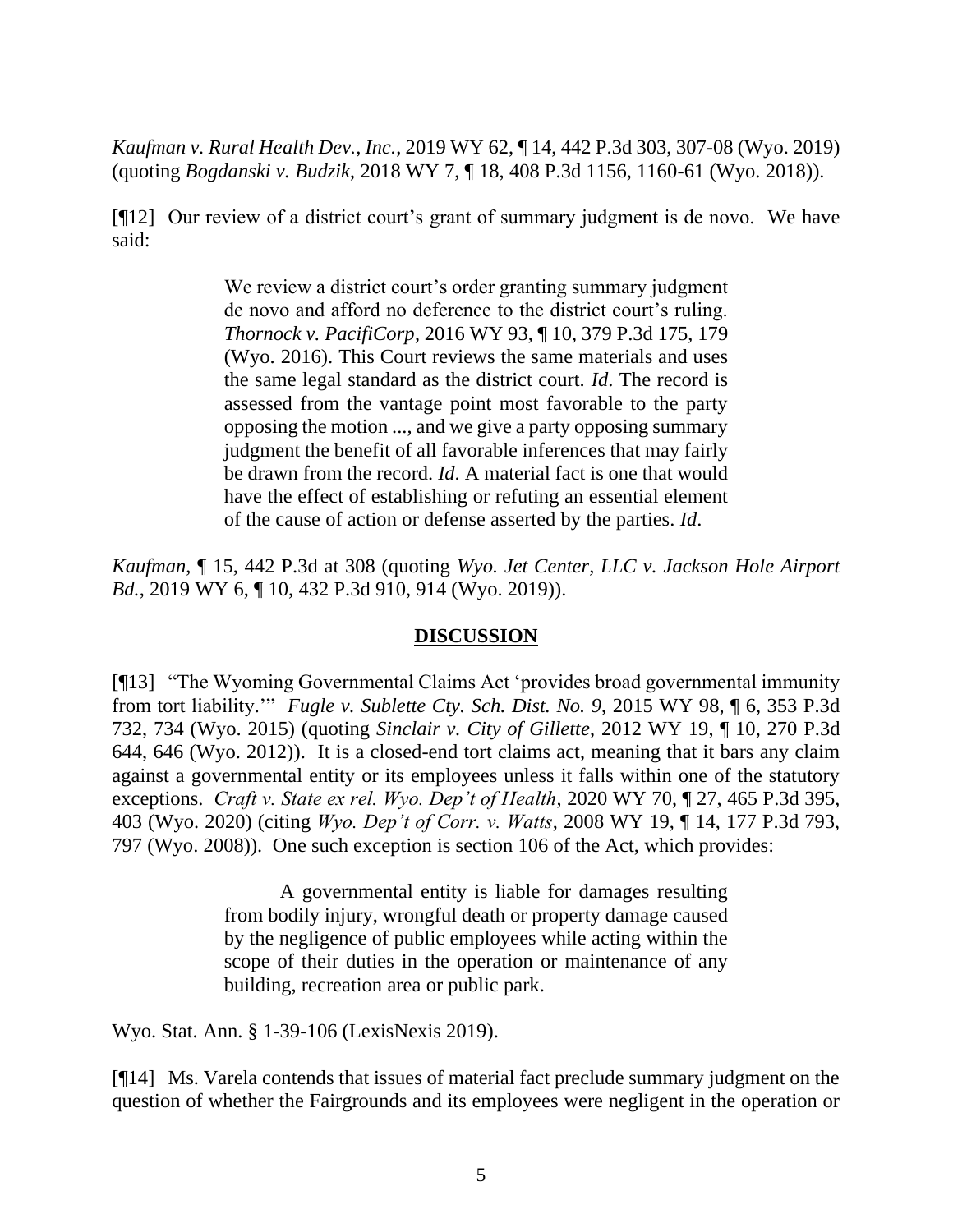maintenance of the Rendezvous Center as a building. Alternatively, she argues that issues of material fact preclude summary judgment on the question of whether they were negligent in their operation or maintenance of the Center as a recreation area. We will address each claim separately.

## **A. Operation and Maintenance of the Rendezvous Center as a Building**

[¶15] As used in Wyo. Stat. Ann. § 1-39-106, "operation" means the "state of being operative or functional" or "the process of operating or mode of action." *Fugle*, ¶ 10, 353 P.3d at 735 (quoting *Watts*[, ¶ 21, 177 P.3d at 799\).](http://www.westlaw.com/Link/Document/FullText?findType=Y&serNum=2015311200&pubNum=0004645&originatingDoc=I123d94a1387611e5a795ac035416da91&refType=RP&originationContext=document&vr=3.0&rs=cblt1.0&transitionType=DocumentItem&contextData=(sc.UserEnteredCitation)) Based on this definition, we have said that any waiver of governmental immunity under the section 106 exception is limited to a governmental entity's "negligence in making a building functional and, accordingly, applies only to unsafe conditions due to physical defects in the building itself." *Fugle*, ¶ 9, 353 P.3d at 735; *see also Watts*, ¶ 21, 177 P.3d at 799. In keeping with that limitation, in *Watts*, we rejected a line of New Mexico decisions that extended a similar waiver to negligence unrelated to the physical building itself.

> We are not, however, inclined to agree that any "unsafe condition," beyond those involving the building itself, should come within the statute . . . . Instead, we believe the waiver of immunity in Wyoming was intended to apply only if the unsafe condition is due to a physical defect in the building. The concept of physical defect would include any safety features mandated by applicable law[.]

*Watts*, ¶ 36, 177 P.3d at 802.

[¶16] Similarly, we have limited the section 106 waiver of immunity for maintenance of a building. "'[M]aintenance' means, 'the labor of keeping something (as buildings or equipment) in a state of repair or efficiency: care, upkeep.'" *Soles v. State*, 809 P.2d 772, 773 (Wyo. 1991) (quoting Webster's Third New International Dictionary 1362 (1986)). "[T]he maintenance of a building is that done on or to a building." *Watts*, ¶ 25, 177 P.3d at 800 (quoting *City of Cheyenne v. Huitt*, 844 P.2d 1102, 1105 (Wyo. 1993)). Inspection of a building does not fall within the definition of maintenance. *Watts,* ¶ 25, 177 P.3d at 800 (citing *Soles*, 809 P.2d at 773-74)).

[¶17] In *Watts*, we summarized the limitations on the section 106 waiver of immunity for operation or maintenance of a building as follows:

> We, therefore, conclude the clear and unambiguous language of [§ 1-39-106,](http://www.westlaw.com/Link/Document/FullText?findType=L&pubNum=1000377&cite=WYSTS1-39-106&originatingDoc=I2ebbb19fe15311dca9c2f716e0c816ba&refType=LQ&originationContext=document&vr=3.0&rs=cblt1.0&transitionType=DocumentItem&contextData=(sc.UserEnteredCitation)) within the context of the rest of the WGCA, indicates that the legislature intended to limit the waiver of immunity to negligence associated with the function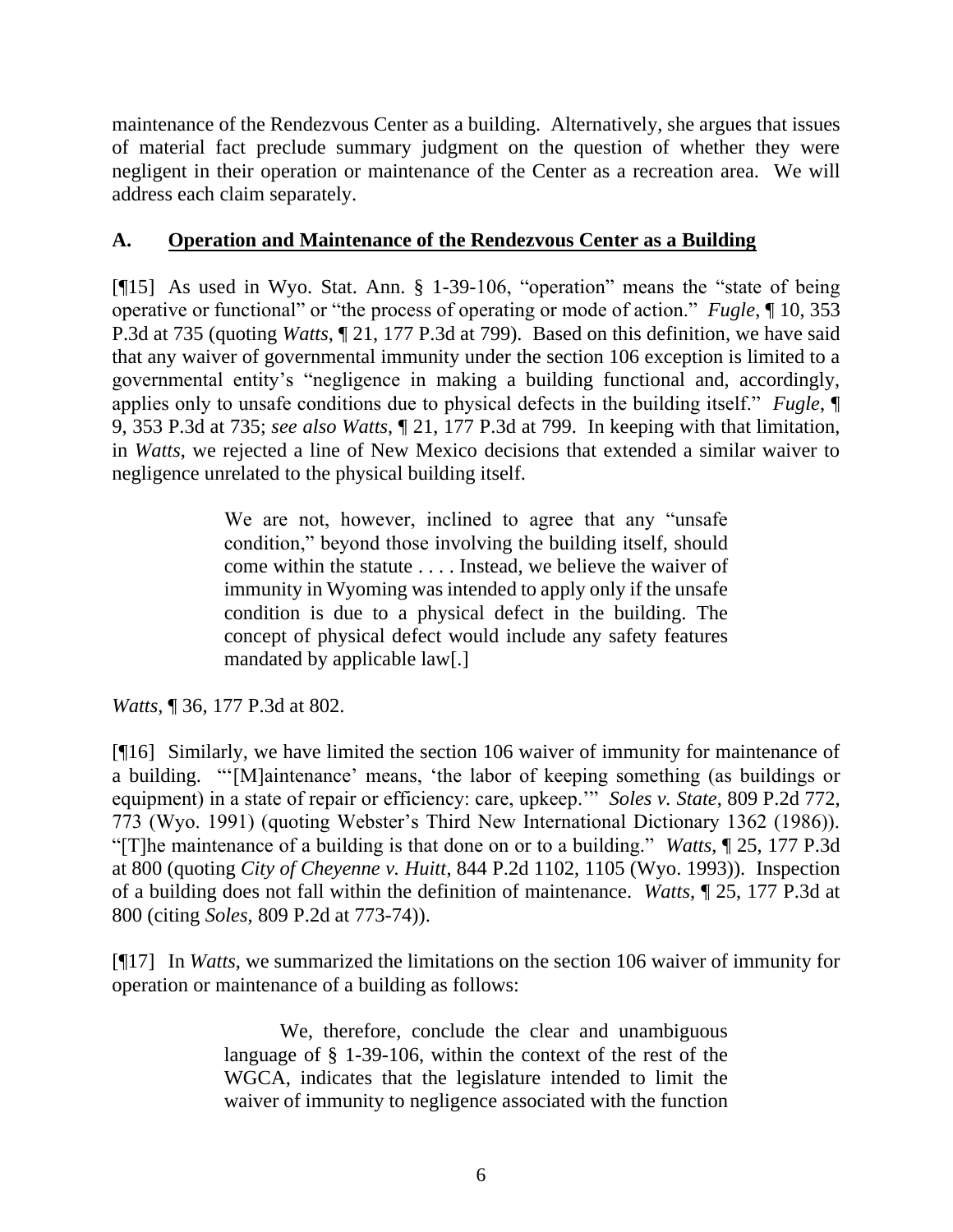of the building structure . . . . The operation and maintenance responsibility includes fixtures attached to the building. Moreover, . . . if applicable building codes, statutes or ordinances mandate that certain safety features be installed or in use in the building, then liability would extend to injuries arising from the failure of the governmental entity to install or maintain those devices. We have no difficulty stating that such matters fall within the definition of operation of public buildings because they are necessary to make the building legally functional.

*Watts*, **[** 38, 177 P.3d at 802.<sup>1</sup>

[¶18] Against these parameters, we consider Ms. Varela's assertion that disputed issues of fact exist as to whether her negligence claim falls within the waiver of immunity for the operation or maintenance of a public building. Her original claim, made in her complaint and summary judgment response, and which she maintains on appeal, asserts that the Fairgrounds employees were negligent because they knew or should have known of the door-propping practice and taken reasonable steps to prevent patrons from doing it. This claim, though supported by evidence, alleges neither a defect in the Rendezvous Center building nor negligence in something the Fairgrounds employees did to or on the building. It instead alleges an unsafe practice by the Center's patrons and a failure of the Fairgrounds employees to monitor the patrons and control their actions, which takes it outside the scope of Wyo. Stat. Ann. § 1-39-106. *See Watts*, ¶¶ 39-42, 177 P.3d at 803 (claim that State failed to properly guard and monitor Honor Farm inmate and thereby failed to protect employee from attack by inmate did not assert defect in physical structure of building itself and was therefore outside section 106 waiver of immunity).

[¶19] Ms. Varela's expanded claim, made in her supplemental briefing on summary judgment and also argued on appeal, asserts that the Rendezvous Center's west side doors were inherently defective. She claims that patrons were forced to prop the doors to prevent being locked out and to allow them to "conveniently and efficiently carry items in and out," and she argues that the locking on closure and inability to keep the doors open are physical defects in the building. We will first address Ms. Varela's claim that the doors were

<sup>&</sup>lt;sup>1</sup> Ms. Varela asks us to revisit the narrow interpretation we have given Wyo. Stat. Ann. § 1-39-106. In *Watts*, we invited the legislature "to revise the statute if we have not interpreted it in accordance with its intent." *Watts*, ¶ 38, 177 P.3d at 802-03. The legislature did not do so, and we therefore presume that it has acquiesced in our interpretation. *See Harnetty v. State*, 2019 WY 21, ¶ 25, 435 P.3d 368, 373 (Wyo. 2019) ("When this Court interprets a statute and the legislature makes no material legislative change in the provision thereafter, the legislature is presumed to acquiesce in the Court's interpretation.") (quoting *[In re](http://www.westlaw.com/Link/Document/FullText?findType=Y&serNum=2009420529&pubNum=0004645&originatingDoc=I97984d903aea11e987fd8441446aa305&refType=RP&fi=co_pp_sp_4645_801&originationContext=document&vr=3.0&rs=cblt1.0&transitionType=DocumentItem&contextData=(sc.UserEnteredCitation)#co_pp_sp_4645_801)  ANO*[, 2006 WY 74, ¶ 14, 136 P.3d 797, 801 \(Wyo. 2006\)\)](http://www.westlaw.com/Link/Document/FullText?findType=Y&serNum=2009420529&pubNum=0004645&originatingDoc=I97984d903aea11e987fd8441446aa305&refType=RP&fi=co_pp_sp_4645_801&originationContext=document&vr=3.0&rs=cblt1.0&transitionType=DocumentItem&contextData=(sc.UserEnteredCitation)#co_pp_sp_4645_801). That being the case, as we stated in *Fugle*, a plea to broaden the scope of the section 106 waiver is one best made to the legislature. *Fugle*, ¶ 21, 353 P.3d at 740.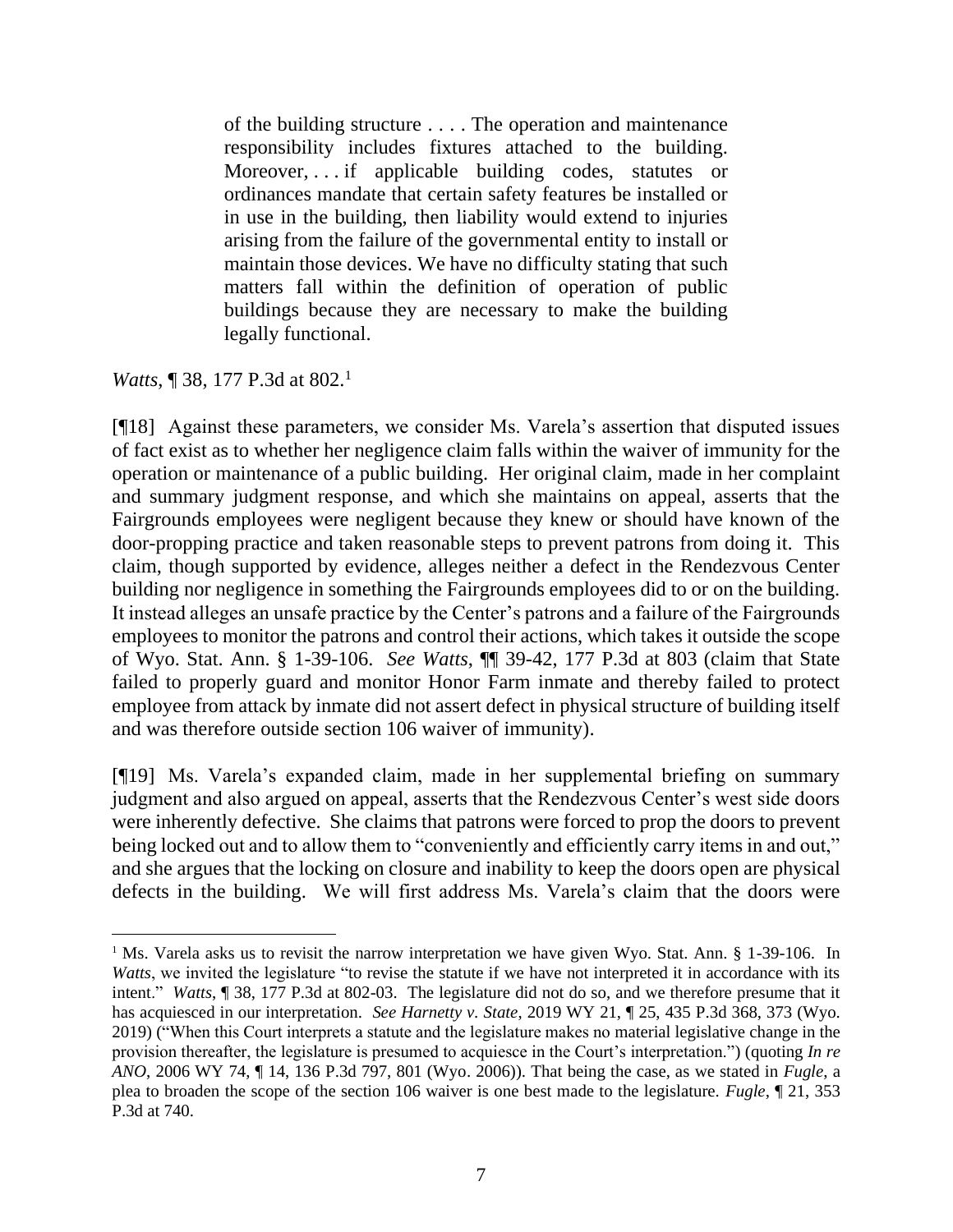defective because they would lock on closure if not propped, and then her claim that they were defective because they had to be propped to allow for the carrying of items in and out.

## **1. Defect in Door Locking Mechanism**

[¶20] In support of her claim that the Center's doors were defective because they would automatically lock on closure, Ms. Varela cites the testimony of Scott Feagler, a former Fairgrounds employee who was its maintenance supervisor on the date of her injury. Mr. Feagler testified (objections omitted):

> Q. In your training and experience, do you know why door – doors on certain buildings where the public has access have push bars?

A. It's the release mechanism to unlatch the door.

Q. Are you familiar with  $-$  You're familiar with [the west] side] doors?

A. Yes.

\* \* \* \*

Q. Now, can those doors be locked so that somebody can't get in from the outside?

A. Yes.

Q. If they were so locked and somebody was trying to get out through those same doors, could they do that without unlocking it?

- A. Yes.
- Q. And how would they do that?
- A. Push the bar and unlatch and exit.

Q. If the doors [on the west side] are locked from  $-$  so you can't enter from the outside, can you – is there some process or procedure that can be applied so that you can keep them from locking when they shut?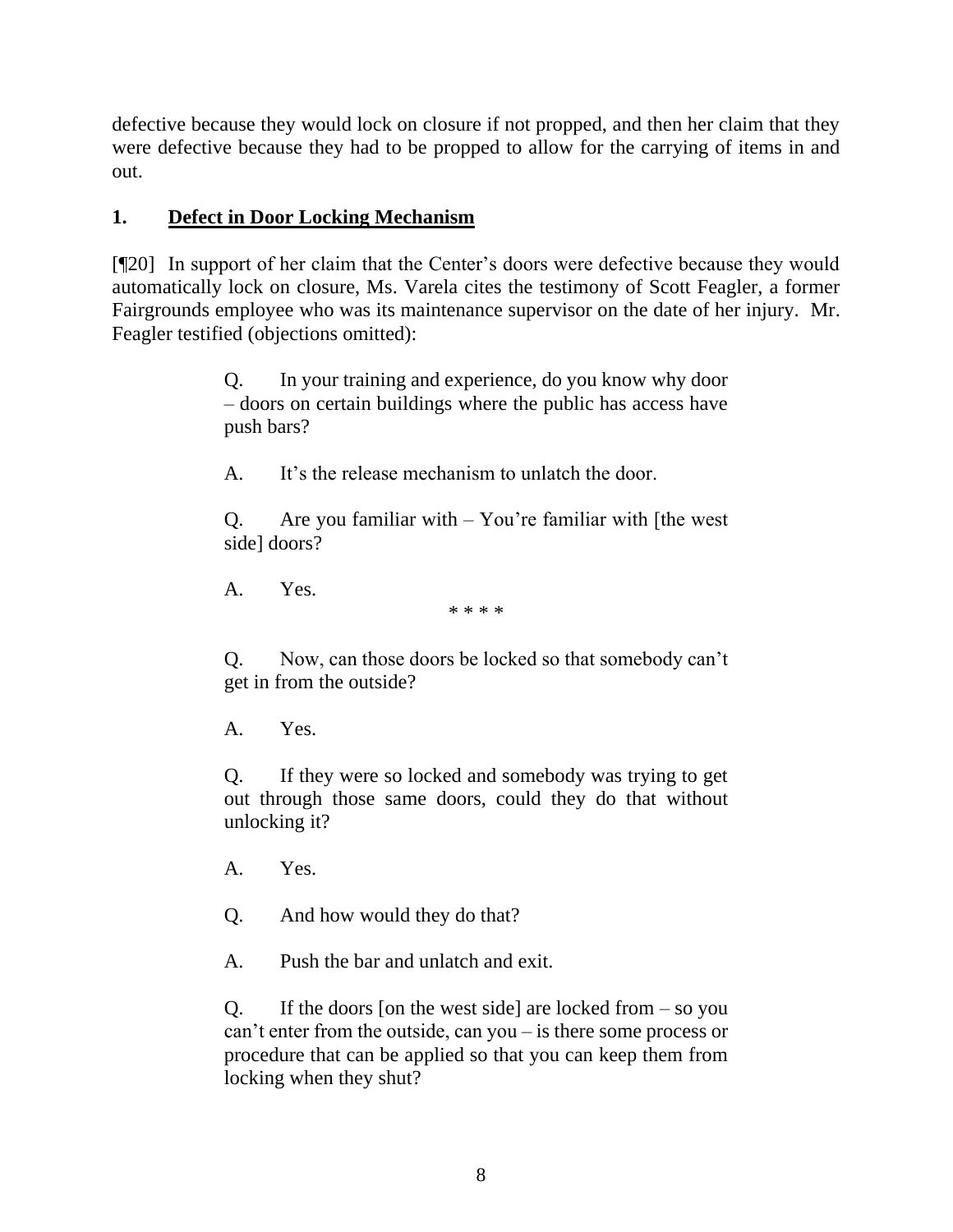A. I don't recall specifically on these doors if there is an allen wrench access to – to keep the locking mechanism back.

Q. On these doors during your tenure out there from 2012 to 2017, did you ever use the allen wrench tool that you just described to lock or unlock the doors?

A. I don't recall having occasion to do it on these doors.

Q. Now, is that allen wrench tool the only way that those doors can be set so they don't lock from the outside when those doors close?

A. If there was an allen wrench accommodation on these doors, that would be true.

Q. Now, if one didn't  $-$  This is speculation. But if one didn't have an allen wrench tool to set that push bar, then one would prop the door open to keep it from shutting, right?

A. I'm not understanding the question.

Q. If – If one was on the inside of those doors and another person was on the outside of those doors, and the person on the outside of the doors couldn't get in because it was locked, the person from the inside could push the push bar and let them in, right?

A. That's correct.

Q. Now, once the person on the outside came in and there were two of them on the inside, what  $-$  if they didn't have the allen wrench tool, what could they do to keep the door from locking when it shut?

A. In doors of that nature, there would nothing that you could do, it would lock.

Q. Unless you propped it open with something, right?

A. To keep the door from latching, you would have to circumvent the latch somehow or make it so the door couldn't close fully.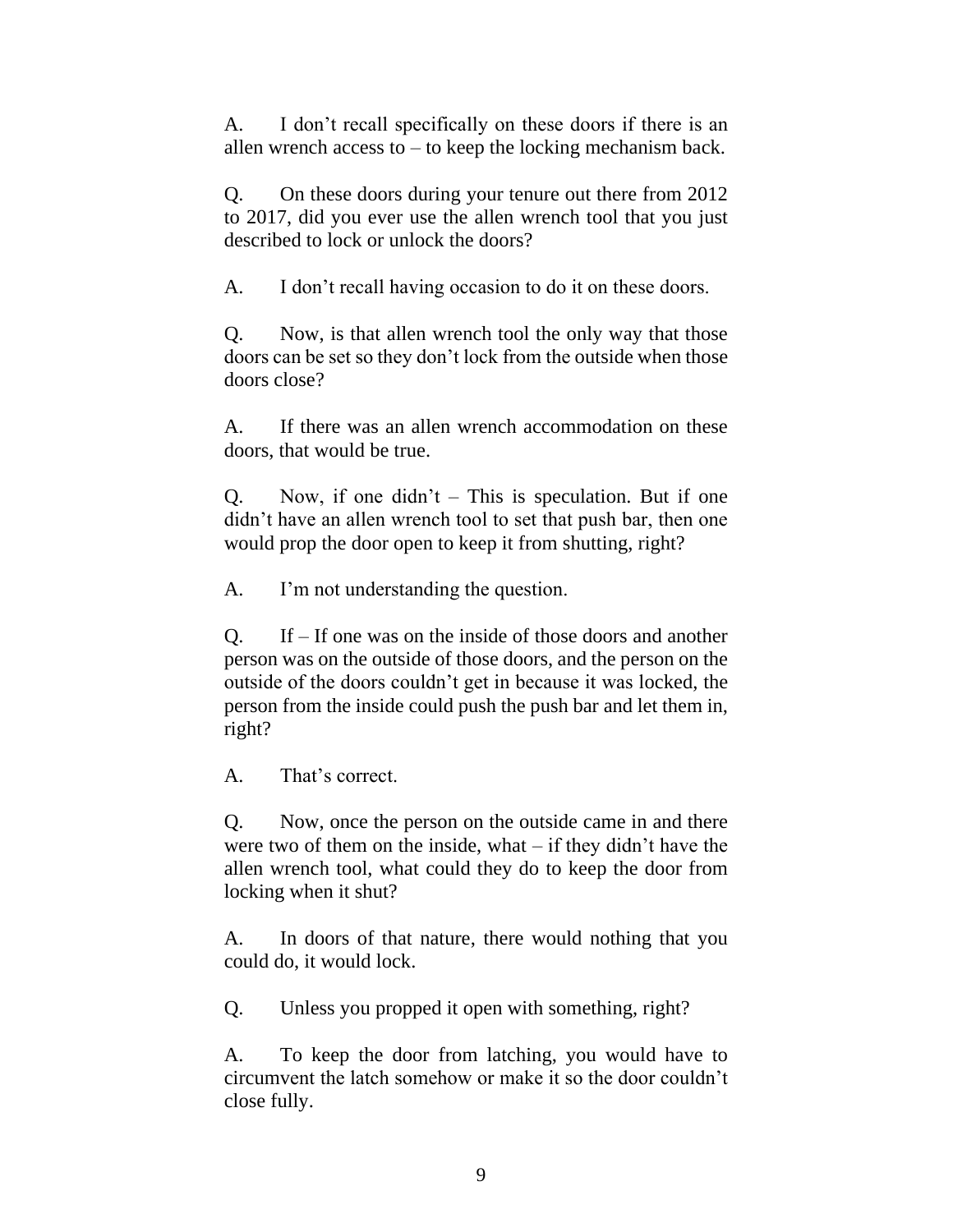Q. And a brick could be used for that purpose, right?

A. Yes, any number of things including a brick could be used.

Q. So during your tenure there from 2012 through December of 2017, you personally never employed the allen wrench tool to either lock or unlock those doors?

A. I do not recall these doors having that mechanism, so I don't recall locking those doors with an allen wrench.

Q. Okay. During your tenure there and I think you testified I think when you first went to work there, you did janitorial and whatever else is in there. Did you ever use – Did you personally ever go let somebody in those – from the outside using those west side doors?

A. No, not that I recall.

Q. So if somebody wanted to get in, it was just always unlocked?

A. The biggest percentage of the time those doors were unlocked.

[¶21] We are unable to draw an inference from Mr. Feagler's testimony that the locking mechanism on the Rendezvous Center's west side doors was defective. It is apparent from his testimony that he could not recall what type of locking mechanism the west side doors used. The most that we can reasonably draw from his testimony is that if the doors were locked, and if the doors did not have an allen wrench mechanism to allow the lock to be bypassed, they would have to be propped open to allow reentry upon exiting. Mr. Feagler also testified, however, that the Rendezvous Center's doors were usually unlocked. This means that they are capable of being placed in an unlocked position that would allow ready ingress and egress, even though Mr. Feagler did not recall the precise mechanism.

[¶22] This conclusion is confirmed by other evidence in the record. For example, one community member testified that he had used the Rendezvous Center for numerous events over the past several years and the doors locking on closure was not his reason for propping them. He testified: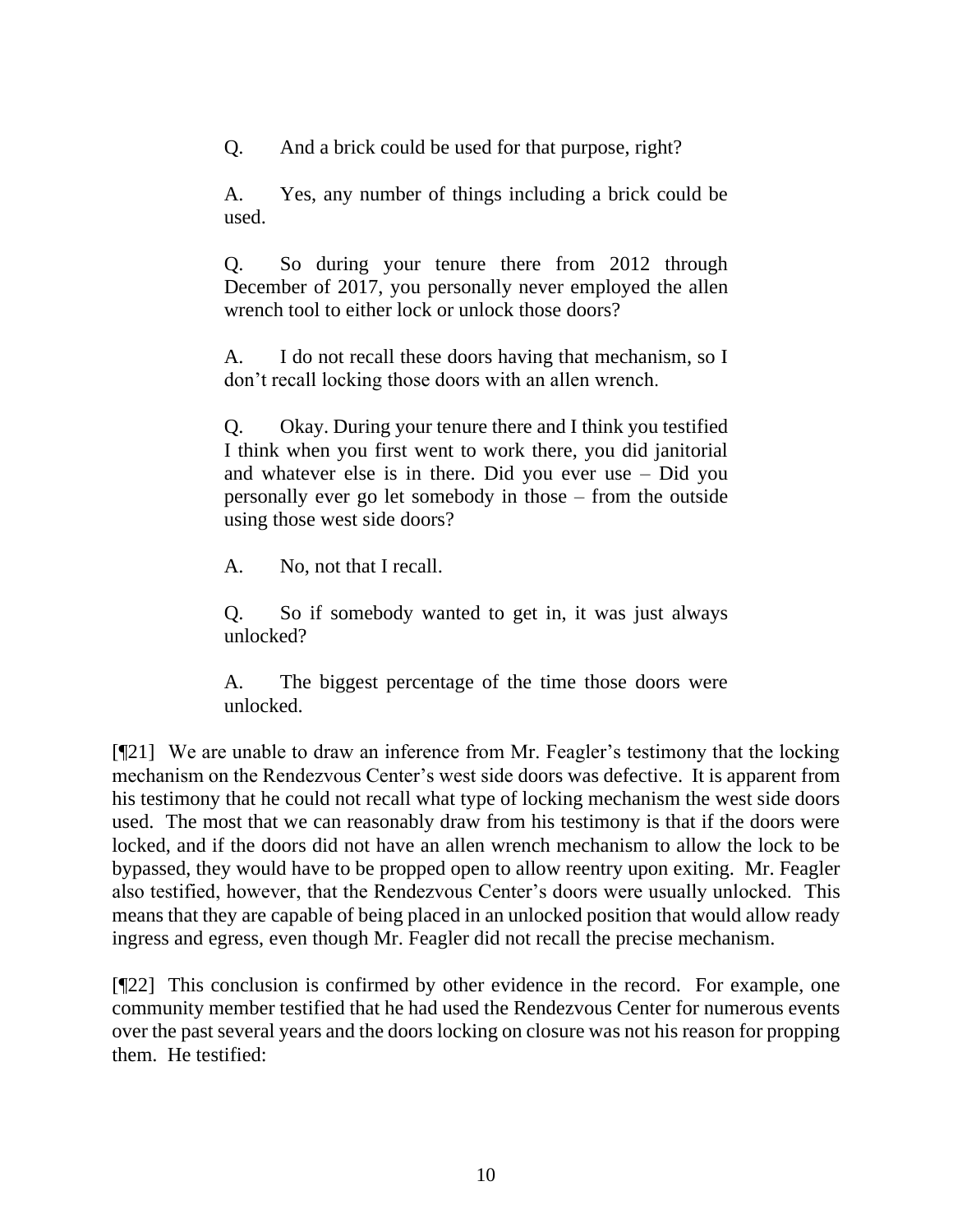Q. Can these doors be set so that when you shut the door, you can open it from the outside?

A. Yeah, they would have to be.

Q. And with that in your mind would that necessitate the need for a brick or block?

A. The concern for us was never the door relocking, it was having the door open to haul heavy items in.

[¶23] Additionally, Stephanie Lofink, the Fairgrounds general manager since 2004, testified that the west side doors do have an allen wrench mechanism to keep them in an unlocked position. Theresa Prado, the Fairgrounds sanitation specialist, agreed and testified:

> Q. . . . Are [the west side doors] locked from the outside when they shut?

A. No.

Q. And can you lock them so they're locked from the outside when they're shut?

A. Yes.

Q. How do you do that?

A. An allen wrench.

Q. And the allen wrench – What do you do with the allen wrench?

A. There's a slot on this side of the – and you turn it and it will engage this piece.

Q. You're talking about the left side?

A. Both. This one is automatic so it would have to be shut off up top. But you can allen wrench both of them to lock or unlock.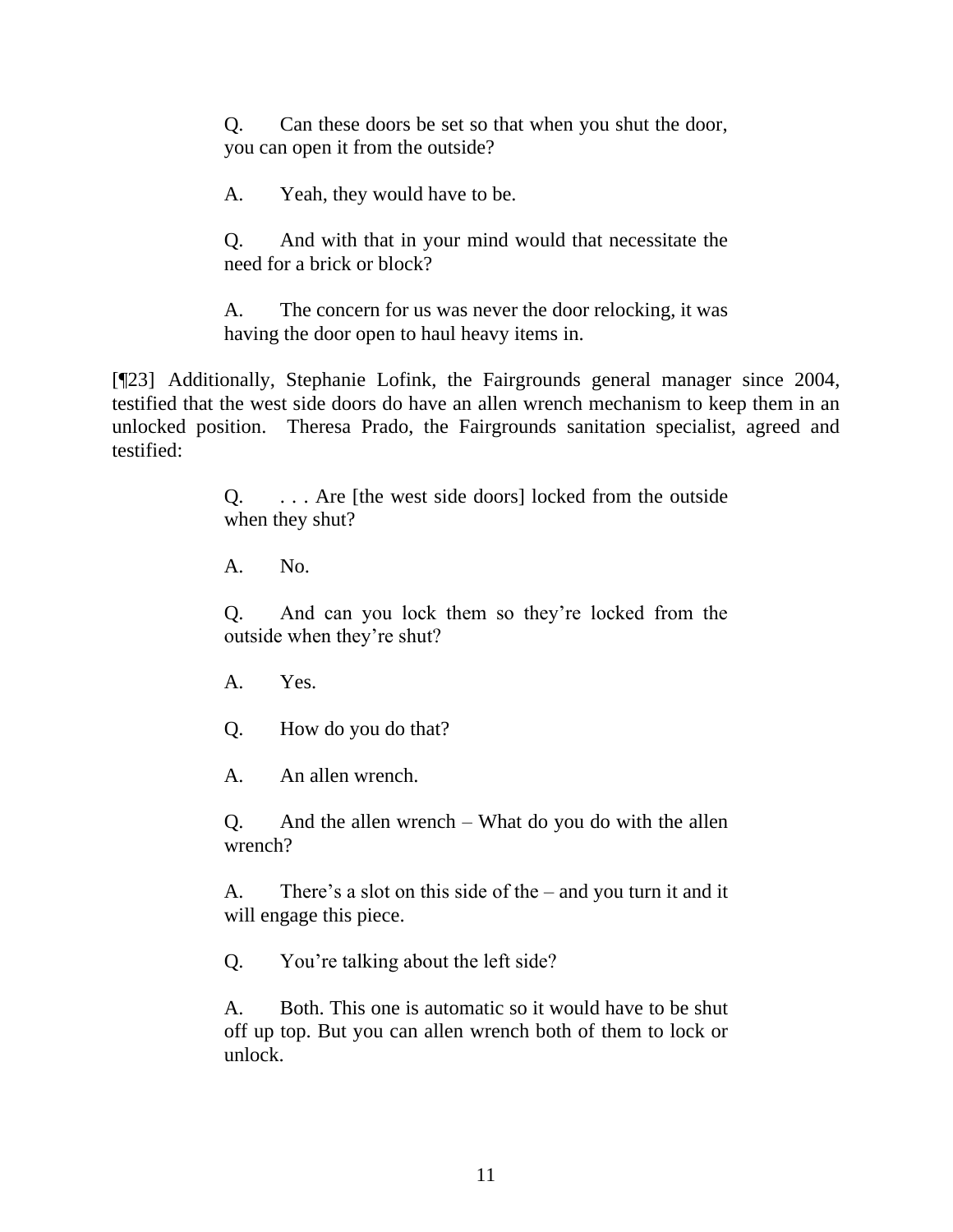[¶24] Concerning the Fairgrounds policy for locking and unlocking the Rendezvous Center doors, Ms. Lofink testified that they do not provide patrons with an allen wrench to control the locking mechanism on the Center's west side doors. She further testified:

> A. We do not have a policy to administer keys to patrons. So when someone rents our facility, it is my responsibility to make sure that we communicate as to the times that they need in and out of the building. So we are contacted to lock up or come unlock – we're here, come unlock for us so we can get in, that sort of thing.

> Q. Okay. Now, if someone contacts you and says, please come unlock for us, what do you do in response to that request?

A. I go unlock the building.

[¶25] Despite the testimony that the west side doors to the Rendezvous Center have an allen wrench mechanism to keep them in an unlocked position, and about Ms. Lofink's efforts to ensure that its doors are unlocked for all events, the record does contain the deposition testimony of patrons who arrived for events to find the Center's west side doors locked. They testified that in such cases, they would use objects, including a block or brick, to prop them so they would not lock upon closing. For example, one community member testified:

> Q. When you were out there to set up for an event, have you – when you approach those two doors from the outside, have you ever discovered that they're locked?

A. Yes.

Q. Okay. What would do in that instance?

A. I would – I would basically walk around the whole building and try to find an open door if I was part of an event to use that facility knowing that it should be unlocked.

Q. Okay. Now, if you then  $-$  So could you  $-$  you could come from inside out the west doors once you got into the facility?

A. Yes.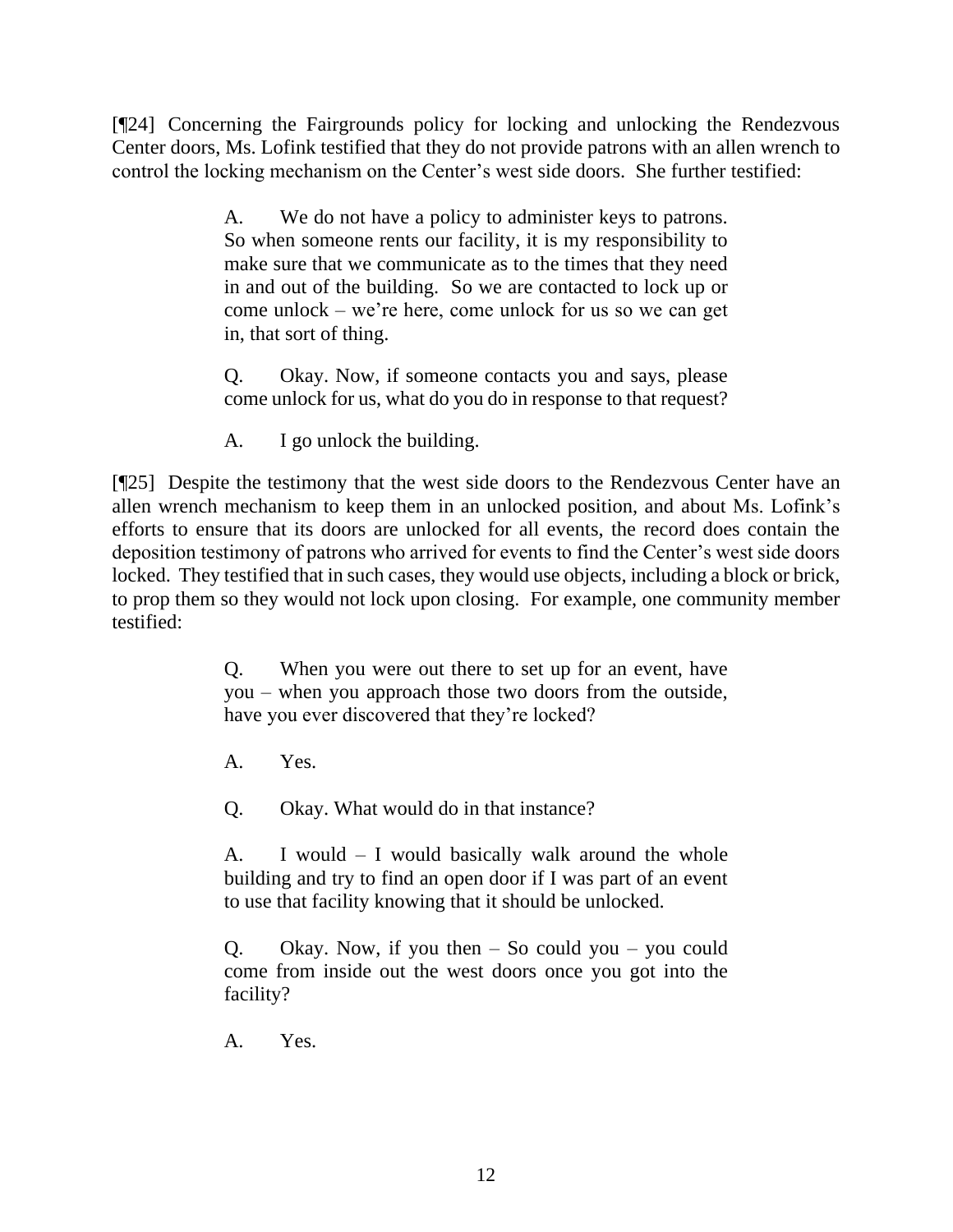Q. Okay. What would happen if you did what I just said and the doors shut, would you be locked in or not – or I mean locked out?

A. I would be locked out, yes.

Q. Okay.

A. So I would immediately try to find something to keep me from being locked out.

Q. What do you mean something?

A. I would go try to find a rock like I've said before or that rope or sometimes I recall there being chairs in that entranceway, you could use a chair as well. Anything that would open the door.

[¶26] Clearly, on at least some occasions, the Rendezvous Center's west side doors were locked and would not allow ready entry and exit. Under our precedent, however, to state a claim within the section 106 waiver of immunity, the record must contain evidence that the doors were locked due to a physical defect in the doors or their locking mechanism. The record here contains no such evidence and no evidence from which such a defect may reasonably be inferred. It contains no expert report that the locking mechanism was defective, no evidence of repairs to the locking mechanism, and no evidence that on or around the date of Ms. Varela's injury, patrons or employees were having difficulty with the locking mechanism. Based on the record, then, the most that may reasonably be inferred concerning the doors locking on closure is that the Fairgrounds did not provide patrons with an allen wrench and instructions on its use, and that it failed to ensure that the Center's doors were unlocked for all events. To the extent that either omission could state a claim for negligence, it is not the type of claim for which Wyo. Stat. Ann. § 1-39-106 provides a waiver of governmental immunity.<sup>2</sup>

<sup>&</sup>lt;sup>2</sup> The only evidence concerning whether the Center's west side doors were locked or unlocked during the event at which Ms. Varela suffered her injuries was the testimony of Stephanie Lofink. She testified:

Q. Did you on December 17th of '15 go and unlock the west entrance doors for the Santa's Helpers event?

A. When Santa's Helpers does their setup, they start their setup, so the doors are unlocked when we get to work first thing in the morning and they're left unlocked.

Q. Who has unlocked them?

A. Whichever employee gets to work first.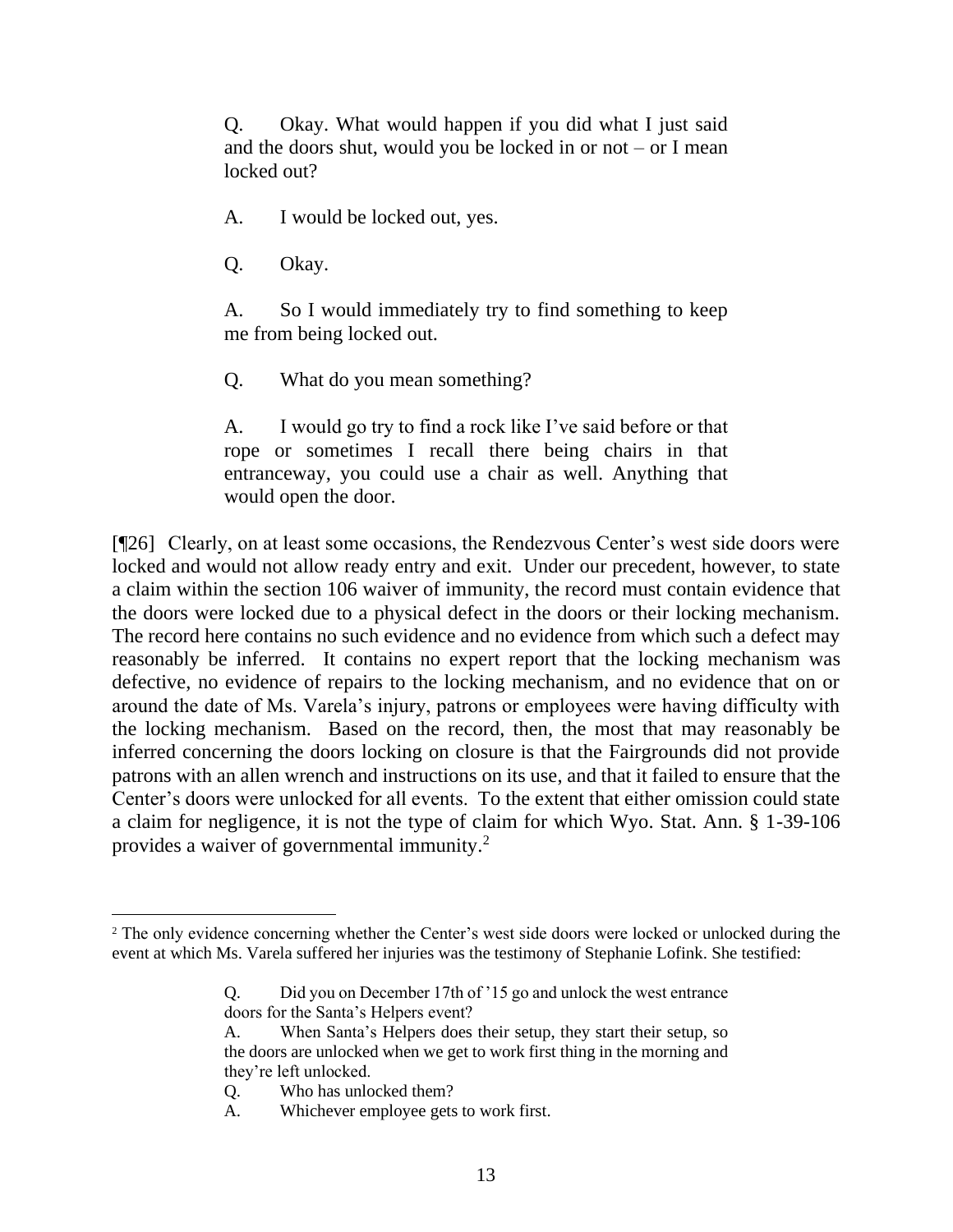## **2. Defect in Door Propping Mechanism**

[¶27] Ms. Varela contends that in order to be operational or functional as an event venue, the Rendezvous Center had to be safe for patrons to enter and use. She further contends that because the doors would not stay open without propping, patrons used objects to prop the door, which in turn led to an unsafe condition. On that basis she claims that the Center's doors were inherently defective and that she has therefore asserted a negligence claim for which the Fairgrounds' immunity is waived under Wyo. Stat. Ann. § 1-39-106. We disagree.

[¶28] Ms. Varela's claim is similar to the claim made in *Watts*. In that case, a nurse working in the administration building of the Wyoming Honor Farm was murdered by an inmate and her husband filed a wrongful death claim against the Department of Corrections. *Watts*, ¶¶ 3-4, 177 P.3d at 794. He argued that under section 106 a building's operation must be viewed in light of its purpose. *Id*. ¶ 22, 177 P.3d at 799. Given that the building was part of a prison, he claimed that the Department's failure to install security cameras in the medical offices made the administration building unsafe for its intended purpose, and that he had therefore stated a claim of negligence in the operation or maintenance of the building. *Id.* ¶ 40, 177 P.3d at 803. We rejected the claim because it did not identify a physical defect in the building itself or the omission of a fixture mandated by a building code or other law. *Id*.

[¶29] The same is true of Ms. Varela's claim. What she alleges is not a physical defect in the Rendezvous Center's doors, but is instead a feature that she contends the doors should have—a built-in propping mechanism. As in *Watts*, however, she has not shown that such a mechanism is mandated by a building code or other law. Nor has she shown that having a built-in propping mechanism is essential to the function of the Center. *See Fugle*, ¶ 13, 353 P.3d at 736 (asserted deficiency must be necessary to the function of the building structure). She asserts only that the evidence shows that the west side doors were propped with objects for the purpose of "allowing users to hold the doors open to conveniently and efficiently carry items in and out." Although making access for loading and unloading convenient and efficient may be desirable, we are unable to say that it is essential to the function of the building. $3$ 

[¶30] We also note that the record suggests that the doors do in fact have a built-in propping function, though it does not tell us if that mechanism was in place in December 2015. Theresa Prado, the Fairgrounds sanitation specialist, testified:

A. The west doors have been propped open, yes.

<sup>&</sup>lt;sup>3</sup> The record shows that options to propping the door with an object included having another person hold the door open and using the handicap access button to automatically open the door.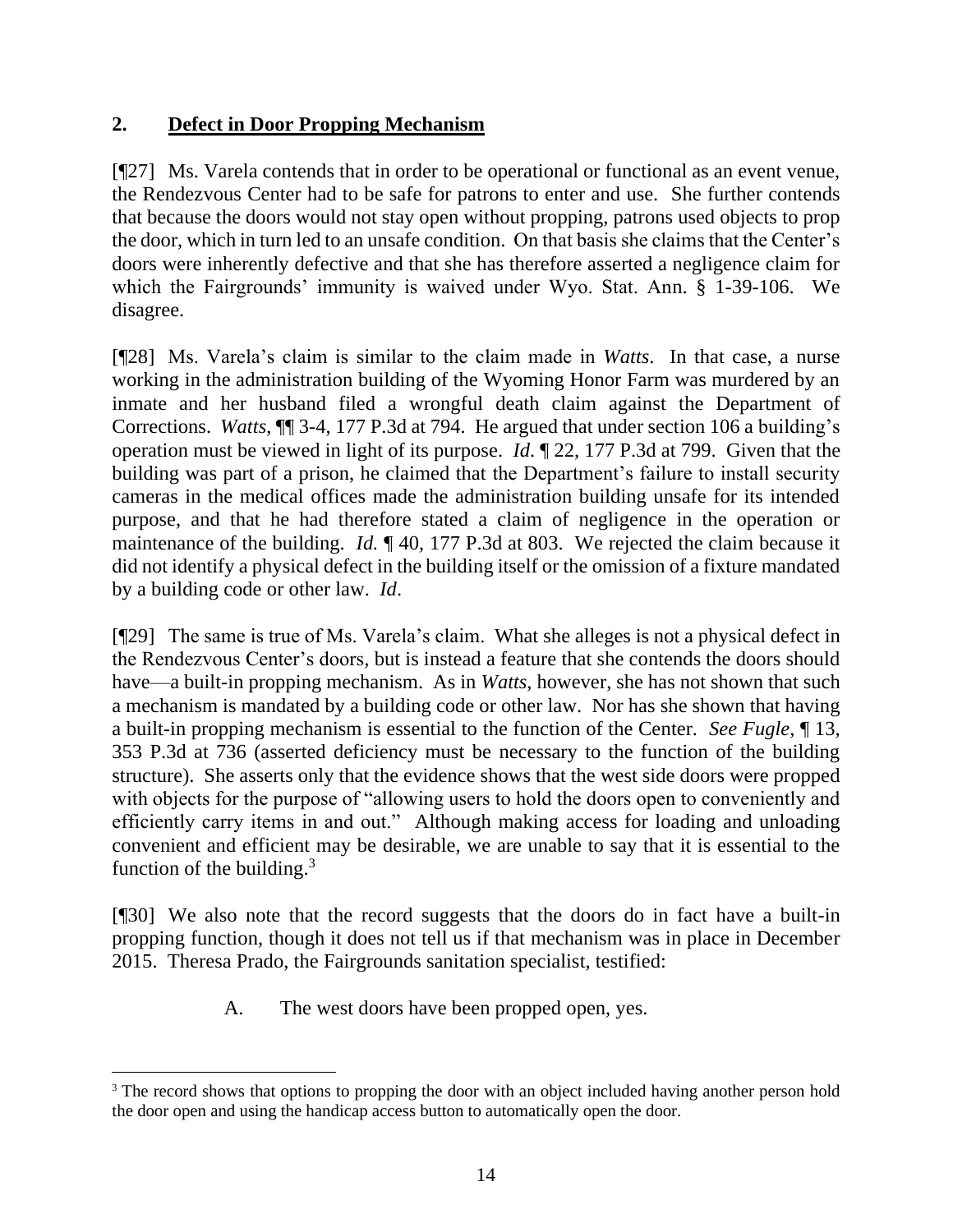Q. By what means, how were they propped open?

A. They – They automatically stay held open if you push them open, they will lock on top to stay open.

Q. If they're in that condition, what do you do if you want to close them?

- A. Just pull them closed.
- Q. How much force do you have to use?
- A. Hardly none.
- $Q.$  The wind can  $-$
- A. No, the wind can't.

[¶31] Ms. Varela does not identify a particular defect in the doors' propping mechanism, and in our review of the record, we did not find sufficient evidence to create an issue of material fact on the question of such a defect. The record contains no expert examination of the doors, no evidence of repairs done to the doors, and no evidence of concerns that Fairgrounds employees may have had regarding the doors' operation.

[¶32] What the record does contain is the testimony of numerous patrons concerning the operation of the Rendezvous Center's west side doors over extended and varying periods of time. Several testified that over a period of years, and multiple events at the Center, the doors would stay open only if propped with an object. Only one patron testified to the functioning of the built-in propping mechanism:

> Q. Sir, these [west side doors] as depicted in Exhibit 1, did they have a way where you could keep them open without using a brick or a block?

> A. There used to be but I recall the mechanism to be nonfunctioning.

> Q. What was the way that the door used to be used to be left open without a brick or a block or a prop of some sort?

> A. I can recall on the right side door of the two doors, that one is a manual – they're both manual doors but the right side is not the handicap door. So it opens easier basically. It's not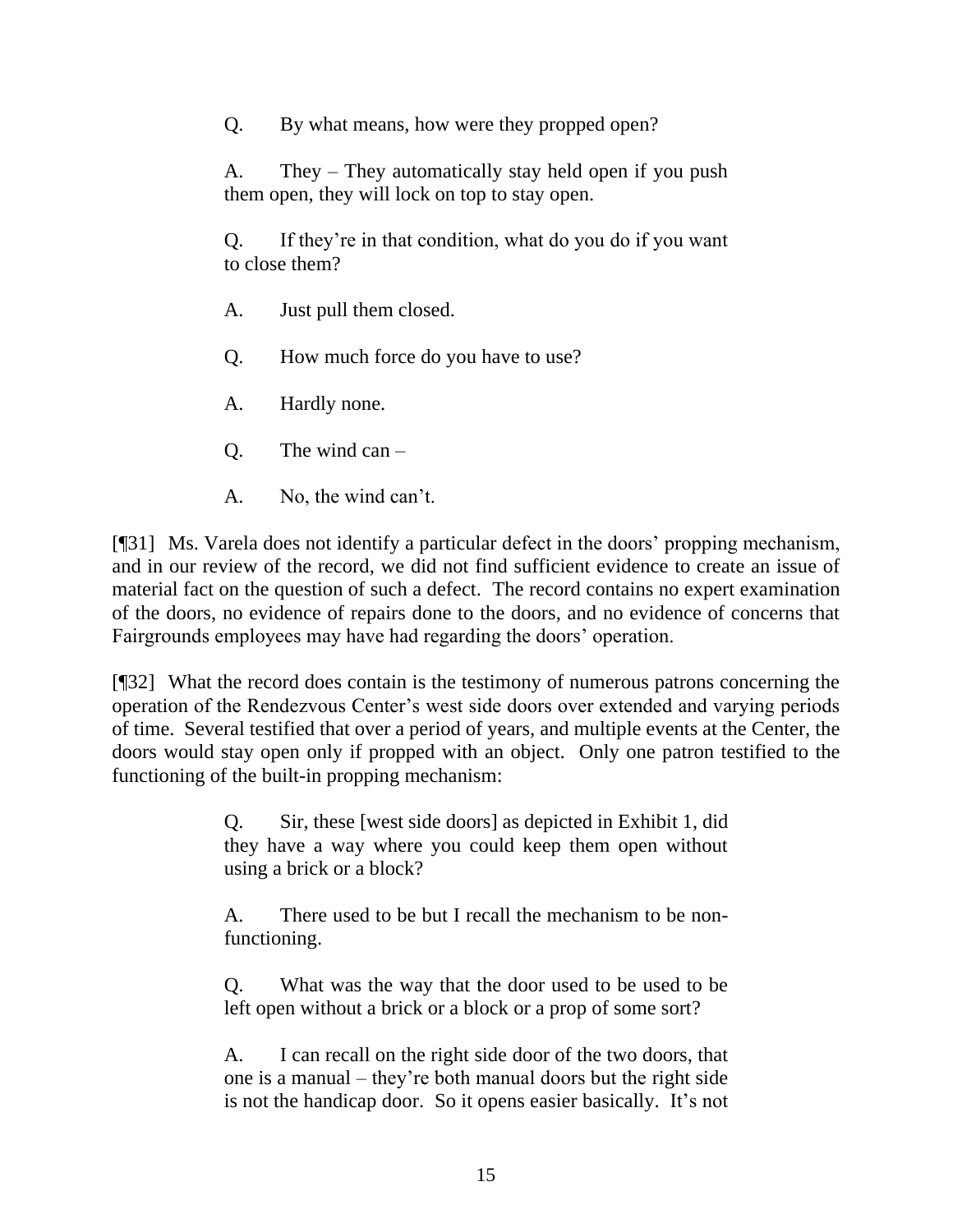on a mechanized hinge. So if you opened it and push it farther past it's [sic] opening point, it used to click into place basically. There was like a pin in the mechanism that would lock into place and keep the door from closing. In my recent events out there, that mechanism is not functioning.

Q. Do you know if that was in  $-$  that mechanism was in place and useable in 2015?

A. I can't recall.

Q. Do you know if that mechanism was in place and useable in 2016?

A. I can't recall.

Q. Same question as to 2017?

A. I can't recall.

Q. How about the door on the left, was there a similar mechanism that could be used to push the door past its opening point and allow something to click and keep it open?

A. No.

[¶33] While the above testimony is evidence that at some unspecified point in time, the Rendezvous Center's west side doors had a built-in propping mechanism that may have become inoperable, it is not evidence from which we may reasonably infer that the block or brick that Ms. Varela tripped over in December 2015 was placed in the Center's doorway because of a defect in the doors. The testimony does not tie the malfunction to December 2015, and the record contains no evidence that the doors had the same or any built-in propping mechanism at that time. Moreover, the record contains no evidence of how the brick or block came to be placed in the doorway on the evening of Ms. Varela's injury, no evidence identifying the person who placed the object there and his or her reason for doing so, and no testimony from anyone associated with the Santa's Helpers event concerning their experience with the doors that evening.

[¶34] Under the Governmental Claims Act, a "governmental entity and its public employees . . . are granted immunity from liability for any tort except as provided by [W.S.](http://www.westlaw.com/Link/Document/FullText?findType=L&pubNum=1000377&cite=WYSTS1-39-105&originatingDoc=I99bbdde03b0911e7bffecab88ce1f178&refType=LQ&originationContext=document&vr=3.0&rs=cblt1.0&transitionType=DocumentItem&contextData=(sc.Search))  [1-39-105](http://www.westlaw.com/Link/Document/FullText?findType=L&pubNum=1000377&cite=WYSTS1-39-105&originatingDoc=I99bbdde03b0911e7bffecab88ce1f178&refType=LQ&originationContext=document&vr=3.0&rs=cblt1.0&transitionType=DocumentItem&contextData=(sc.Search)) through [1-39-112.](http://www.westlaw.com/Link/Document/FullText?findType=L&pubNum=1000377&cite=WYSTS1-39-121&originatingDoc=I99bbdde03b0911e7bffecab88ce1f178&refType=LQ&originationContext=document&vr=3.0&rs=cblt1.0&transitionType=DocumentItem&contextData=(sc.Search))" [Wyo. Stat. Ann. § 1-39-104](http://www.westlaw.com/Link/Document/FullText?findType=L&pubNum=1000377&cite=WYSTS1-39-104&originatingDoc=I99bbdde03b0911e7bffecab88ce1f178&refType=LQ&originationContext=document&vr=3.0&rs=cblt1.0&transitionType=DocumentItem&contextData=(sc.Search)) (LexisNexis 2019). It is undisputed that the Fairgrounds is a governmental entity, and it thus made a prima facie showing that it was entitled to summary judgment on its assertion of immunity. Because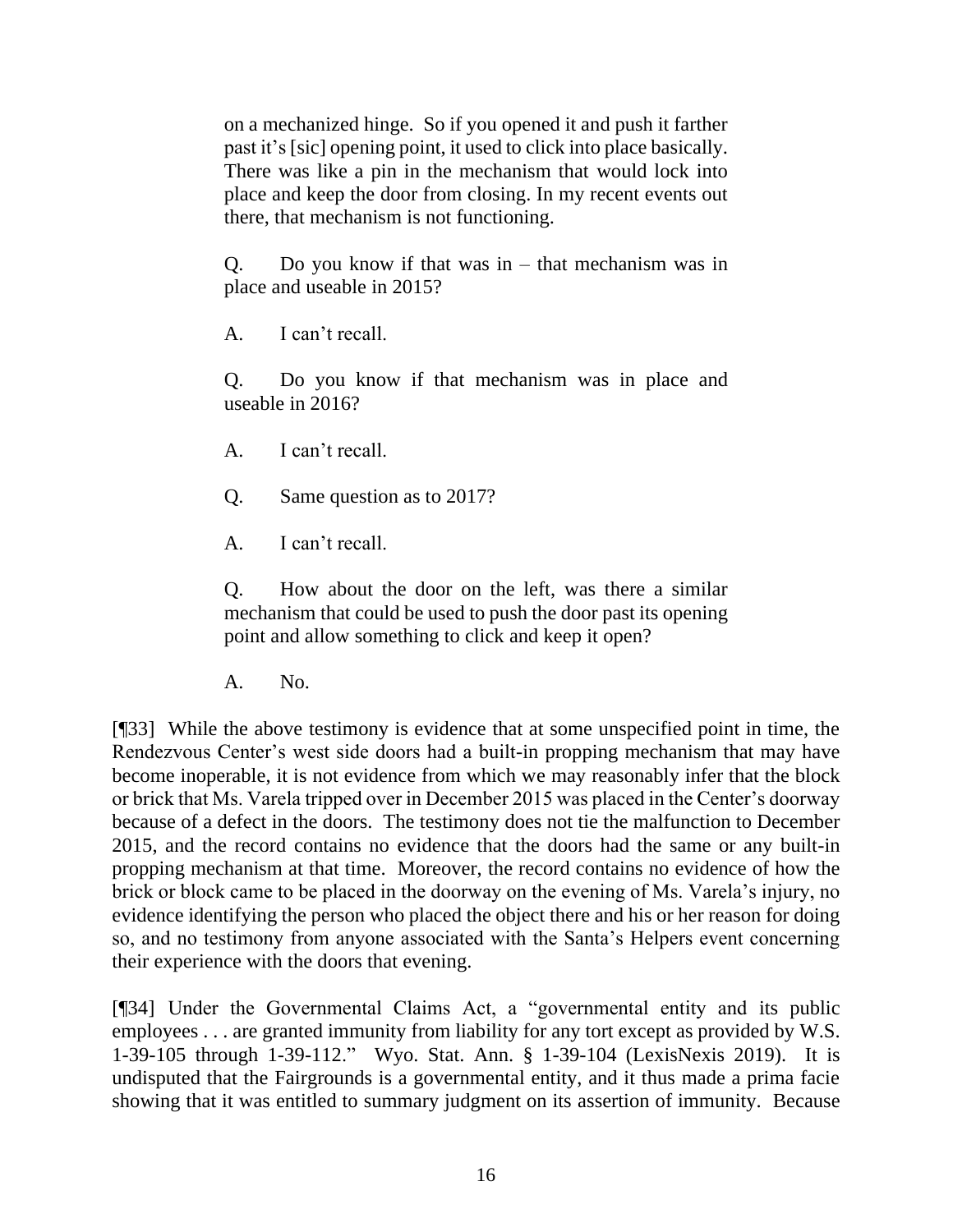the Act is "closed-ended," the burden then shifted to Ms. Varela to identify an applicable exception to the Fairgrounds' immunity. *See The Tavern, LLC v. Town of Alpine*, 2017 WY 56, ¶ 42, 395 P.3d 167, 178 (Wyo. 2017) (Act is a "closed-ended tort claims act," so party asserting claim must specify an applicable exception); *see also Kaufman*, ¶ 14, 442 P.3d at 308 ("Once a prima facie showing is made, the burden shifts to the party opposing the motion to present evidence showing that there are genuine issues of material fact."). Concerning burdens of proof, our Court has said:

> The burden of proof is upon the party asserting the affirmative of an issue, using the latter term in the larger sense and as including any negative proposition which such party might have to show. If he alleges a fact that is denied, he must establish it. He is the actor, and as such remains so throughout the case as to the allegations which he makes, or rather must make. Having alleged the truth of a matter in issue, he must prove it.

*Energy Transp. Systems, Inc. v. Mackey*, 650 P.2d 1152, 1158 (Wyo. 1982) (quoting *First National Bank of Morrill v. Ford*, 30 Wyo. 110, 216 P. 691 (1923)); *see also Frank Stinson Chevrolet, Inc. v. Connelly*, 356 N.W.2d 480, 483 (S.D. 1984) ("The test for determining which party has the affirmative of an issue, and therefore the burden of establishing a case, is found in the result of an inquiry as to which party would be successful if no evidence were given, the burden being on the adverse party."); *Bogdanski*, ¶ 18, 408 P.3d at 1160- 61.

[¶35] Because a party asserting an exception to immunity is asserting the affirmative of that issue, the burden is on that party to prove that the exception applies. Accordingly, the burden on summary judgment shifted to Ms. Varela to show that genuine issues of fact exist concerning the applicability of Wyo. Stat. Ann. § 1-39-106. She has not met her burden.

[¶36] On the record before us, we are left to guess why the block or brick was in the Rendezvous Center doorway when she was injured, and we can only speculate as to the operation of the west side doors on that evening. Such speculation and guesswork do not establish an issue of material fact. *See Kaufman*, ¶ 23, 442 P.3d at 311 ("Speculation, conjecture, the suggestion of a possibility, guesses, or even probability are insufficient to establish an issue of material fact.") (quoting *RB, Jr. by and through Brown v. Big Horn Cty. Sch. Dist. No. 3*, 2017 WY 13, ¶ 30, 388 P.3d 542, 551 (Wyo. 2017)); *see also Cook v. Shoshone First Bank*, 2006 WY 13, ¶ 44, 126 P.3d 886, 896 (Wyo. 2006) ("Guesswork is not a substitute for evidence or inference, and inference cannot be based on mere possibility.") (quoting *Jones v. Schabron*, 2005 WY 65, ¶ 23, 113 P.3d 34, 39-40 (Wyo. 2005)). The district court thus properly granted the Fairgrounds summary judgment on its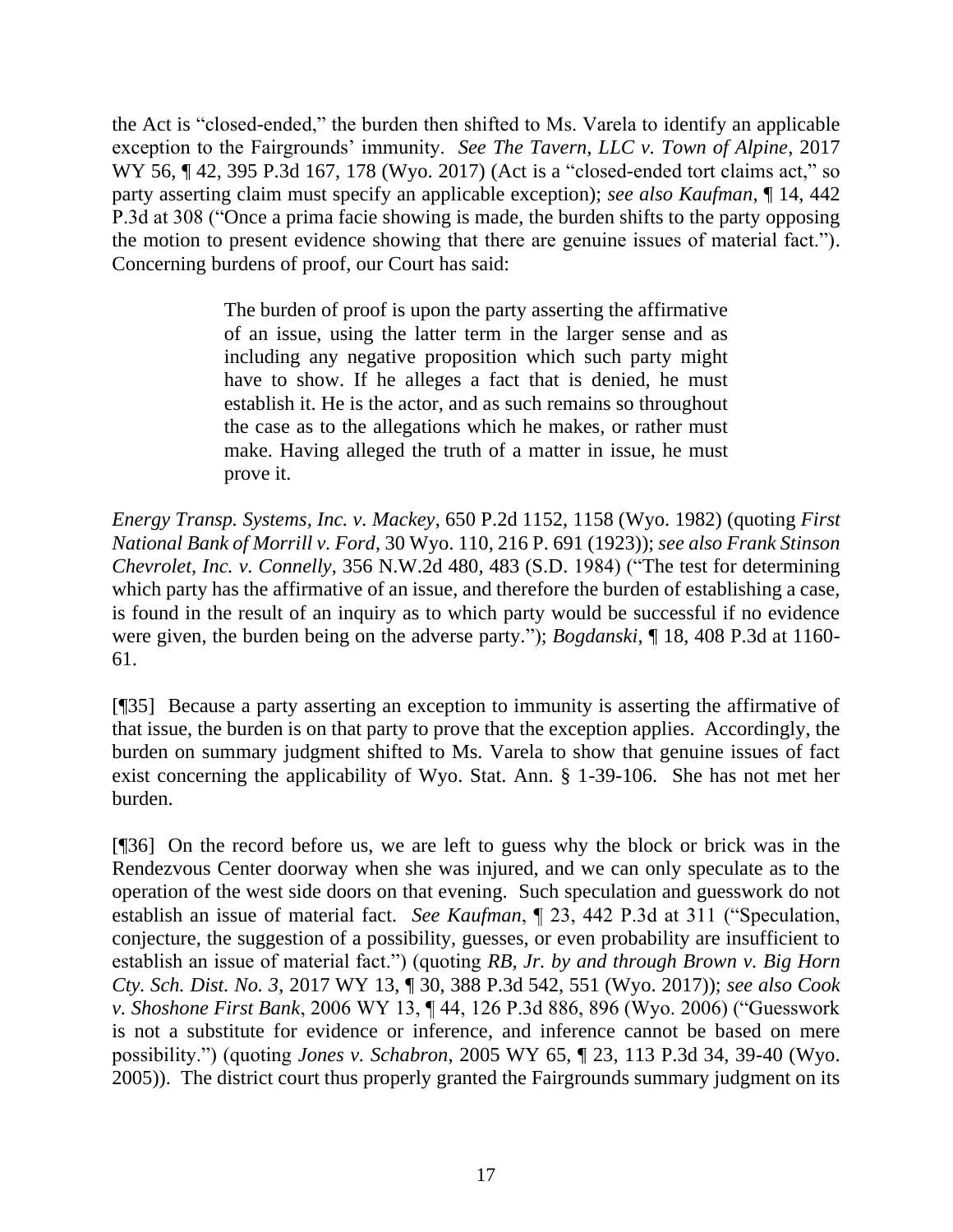assertion of immunity and the applicability of the Wyo. Stat. Ann. § 1-39-106 exception to immunity for operation or maintenance of a building.

# **B. Operation and Maintenance of the Rendezvous Center as a Recreation Area**

[¶37] Ms. Varela alternatively argues that the Rendezvous Center is a recreation area, and that under our precedent, the scope of the waiver for negligent maintenance and operation of a recreation area is broad enough to encompass the Fairgrounds' failure to prevent the use of objects to prop the west side doors. We disagree.<sup>4</sup>

[¶38] Ms. Varela cites *Weber v. State*, 2011 WY 127, 261 P.3d 225 (Wyo. 2011), and *DiVenere v. University of Wyoming*, 811 P.2d 273 (Wyo. 1991), to support her argument that Wyo. Stat. Ann. § 1-39-106 broadly waives a governmental entity's immunity for the inspection of recreation areas and oversight of activities therein. Her reliance on these two decisions is misplaced.

[¶39] In *Weber*, the plaintiff filed a personal injury action against the State after he was burned by hot mineral water in a steam room at a privately-run facility in Hot Springs State Park. *Weber*, ¶¶ 3-7, 261 P.3d at 226-27. We held that the State's immunity was waived under section 106 and that the waiver extended to the plaintiff's claims that the State had been negligent in approving the design and construction of the steam room and in failing to properly oversee the property and/or inspect for safety concerns. *Id.* [¶¶ 22-24, 261 P.3d](http://www.westlaw.com/Link/Document/FullText?findType=Y&serNum=2026134462&pubNum=0004645&originatingDoc=I123d94a1387611e5a795ac035416da91&refType=RP&fi=co_pp_sp_4645_231&originationContext=document&vr=3.0&rs=cblt1.0&transitionType=DocumentItem&contextData=(sc.UserEnteredCitation)#co_pp_sp_4645_231)  [at 231-32.](http://www.westlaw.com/Link/Document/FullText?findType=Y&serNum=2026134462&pubNum=0004645&originatingDoc=I123d94a1387611e5a795ac035416da91&refType=RP&fi=co_pp_sp_4645_231&originationContext=document&vr=3.0&rs=cblt1.0&transitionType=DocumentItem&contextData=(sc.UserEnteredCitation)#co_pp_sp_4645_231) We reached that conclusion based in large part on the enabling legislation for Hot Springs State Park, and on what the legislature intended the State to be responsible for in the park's operation. *Id.* ¶¶ 19-24, 261 P.3d at 230-32. Those unique circumstances are not present here, and Ms. Varela has offered no basis to extend the *Weber* holding to the Fairgrounds or its Rendezvous Center.

[¶40] In *DiVenere*, the plaintiff was injured when she fell on ice on a concourse leading to the upper deck at the University of Wyoming's football stadium. *DiVenere*, 811 P.2d at 274. This Court held that the stadium was a recreation area and that because the concourse was part of its physical structure, the University's immunity was waived under Wyo. Stat. Ann. § 1-39-106. *Id*. at 275-76. The issues in *DiVenere* were: 1) whether the football stadium was a recreation area; and 2) if so, whether the concourse was part of the physical structure of the recreation area and thus within the section 106 waiver, or a separate sidewalk or ramp and thus outside the section 106 waiver. *Id*. *DiVenere* did not consider or address the types of claims that fall within the scope of the waiver under section 106.

[¶41] Since *DiVenere,* we have made it clear that whether a facility is considered a building or a recreation area, the waiver of immunity under Wyo. Stat. Ann. § 1-39-106

<sup>4</sup> Because the result in this case is the same either way, it is unnecessary to the Court's decision to determine whether the Rendezvous Center is a building, a recreation area, or both.